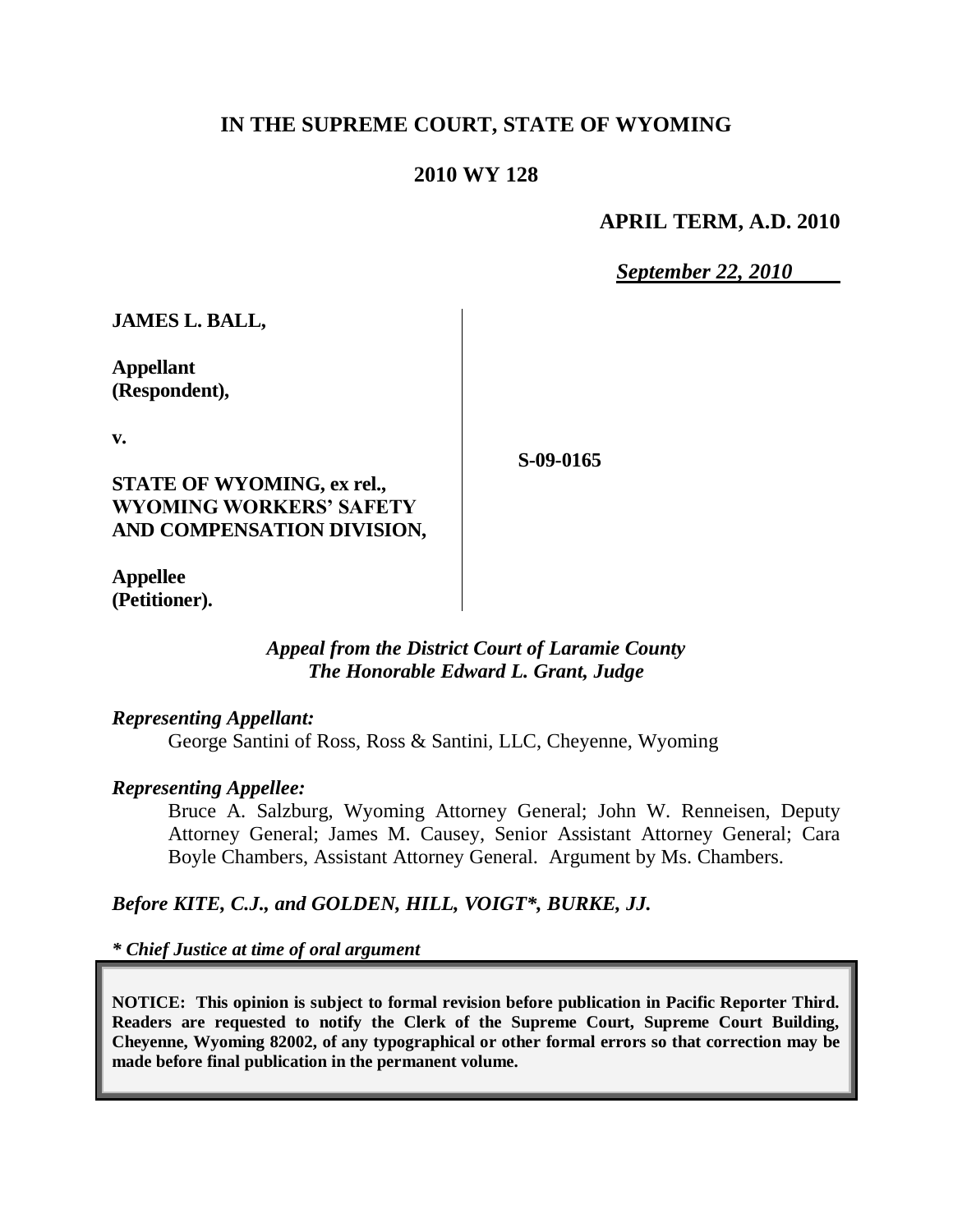#### **GOLDEN**, Justice.

[¶1] James L. Ball (Ball) appeals the district court decision reversing an Office of Administrative Hearings order awarding benefits for medical treatments Ball received for a hernia. Ball suffered the hernia when a spinal cord stimulator, implanted to treat chronic back pain from an earlier compensable work-related injury, malfunctioned and shocked him, causing him to stand rapidly and then fall. The question we must answer is whether the hernia occurred "in the course of the employment" as that term appears in Wyo. Stat. Ann. § 27-14-603(c)(iii) (LexisNexis 2009). We hold that Ball's hernia occurred "in the course of the employment" and reverse the district court's decision.

#### **ISSUES**

[¶2] Ball presents these issues:

1. Was the decision of the Hearing Officer that James Ball's hernia was compensable under the "second injury doctrine" correct?

2. Did the District Court err by concluding as a matter of law that James Ball's hernia did not occur within the "course of employment" as required under § 27-14- 603(c)(iii) (LexisNexis 2009)?

3. Should Wyoming recognize that injuries occurring from complications of medical treatment of workrelated injuries are themselves compensable?

The Wyoming Workers' Safety and Compensation Division (Division) states a single issue:

> Did the Hearing Examiner commit an error of law by analyzing Appellant's injury under the second compensatory injury doctrine and by failing to properly apply the requirements of Wyo. Stat. Ann. § 27-14-603(c)?

## **FACTS**

[¶3] In June 1993, while at work, Ball slipped on a drain cover as he was walking into a walk-in refrigerator to get some milk, and injured his shoulder, neck, back, and right leg. He was awarded permanent total disability benefits and has received ongoing benefits for treatment of chronic pain, including narcotic pain medications and implantation of a spinal cord stimulator.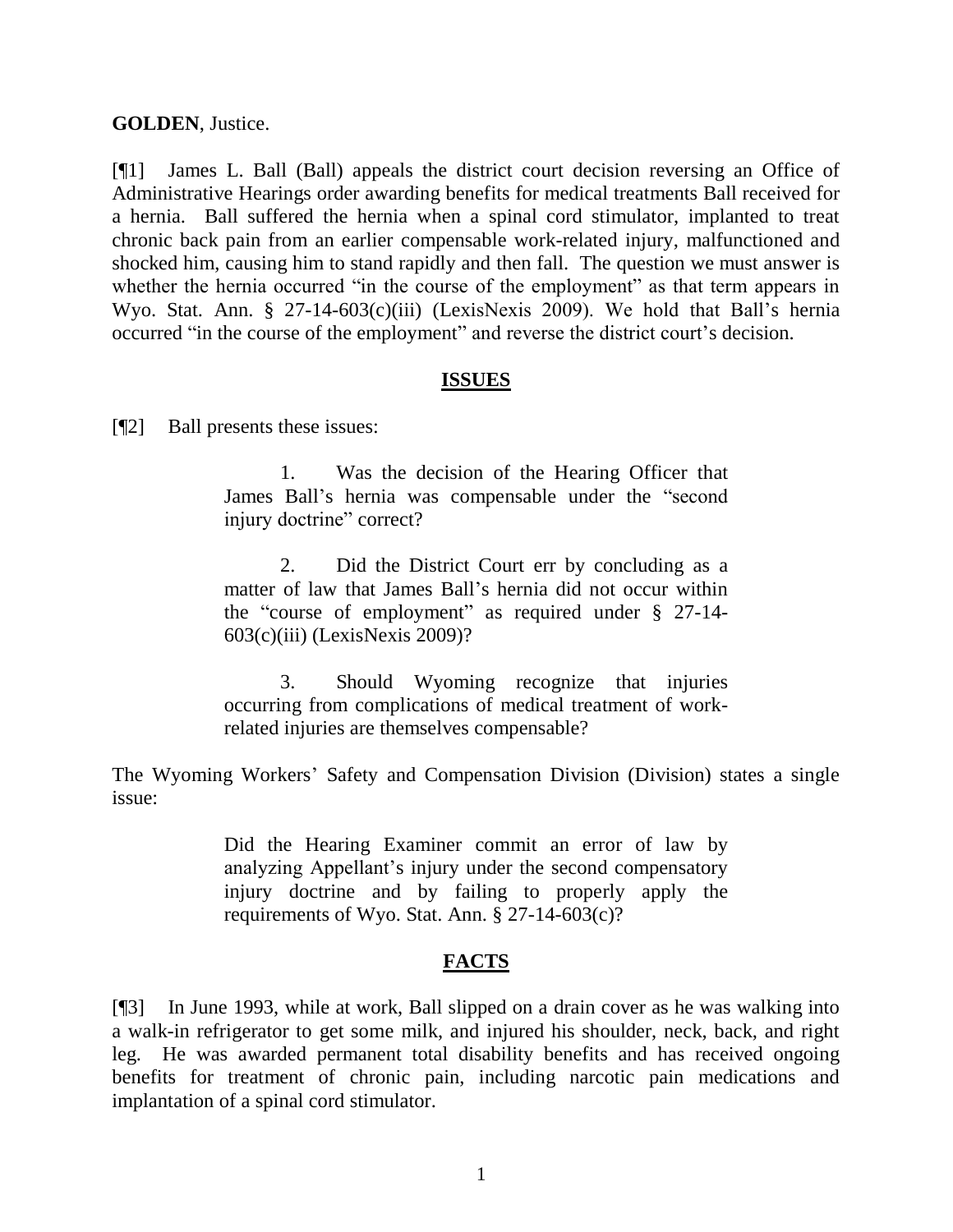[¶4] Ball originally had a spinal cord stimulator implanted for treatment of his chronic pain in 2000. By May of 2006, the original stimulator was no longer operable and a new stimulator was implanted. Unfortunately, with the new stimulator, Ball developed painful side effects that he described as "good jolts" or "a shocking sensation," and which occurred without warning while he was lying down or moved in a certain way. At the time of the hearing in this matter, Ball was working with his physicians to resolve these problems.

[¶5] In mid-July of 2007, Ball was at home lying in bed when he experienced a shocking sensation that caused him to attempt to stand up "real fast." Ball described it as having his right leg feel as though it was all muscle cramps or a big "charley horse." As Ball stood, he fell. He did not know whether he passed out or not, but when he attempted to get up, he experienced a pain in his left groin that he had never experienced before. Ball attempted to call his physician as he feared he had broken a wire on the stimulator. He initially thought that he had perhaps pulled a muscle, but the pain in his left groin worsened over time to the point that he sought medical attention.

[¶6] A few days after falling, Ball saw Dr. Deborah Young, M.D., a board certified psychologist and neurologist who had treated Ball for some time for his chronic pain. Dr. Young, who had seen Ball on June 28, 2007, and recertified his total disability, met with Ball on July 26, 2007. Dr. Young stated the following concerning that visit:

> In the interval since our last appointment, somewhere around 7/15/07, Mr. Ball experienced severe shock-like pains on his right flank and right leg, which he attributed to his spinal stimulator. The pain was so intense that he jumped out of bed and either secondary to the pain or the postural hypotension I mentioned in my last letter, or a combination of both, he fell to the floor. Since that time he has had severe left groin pain, which Dr. Wailes' office has plans to evaluate. At our appointment, it was clear that Mr. Ball was in more pain; it was difficult for him to handle sitting in the chair and he asked to stand for part of the meeting.

[¶7] On August 1, 2007, Ball was examined by Dr. James Shaw, M.D., an associate of Dr. Wailes with Pacific Pain Medicine Consultants. At that time, Dr. Shaw noted:

> The patient presents for an early follow up after a fall from bed. He ha[d] an electrical sensation discharge from what he believes was the SCS and a "charlie's horse" and passed out. He immediately felt a pull and burn in his groin on the left that has been present ever since. When he lays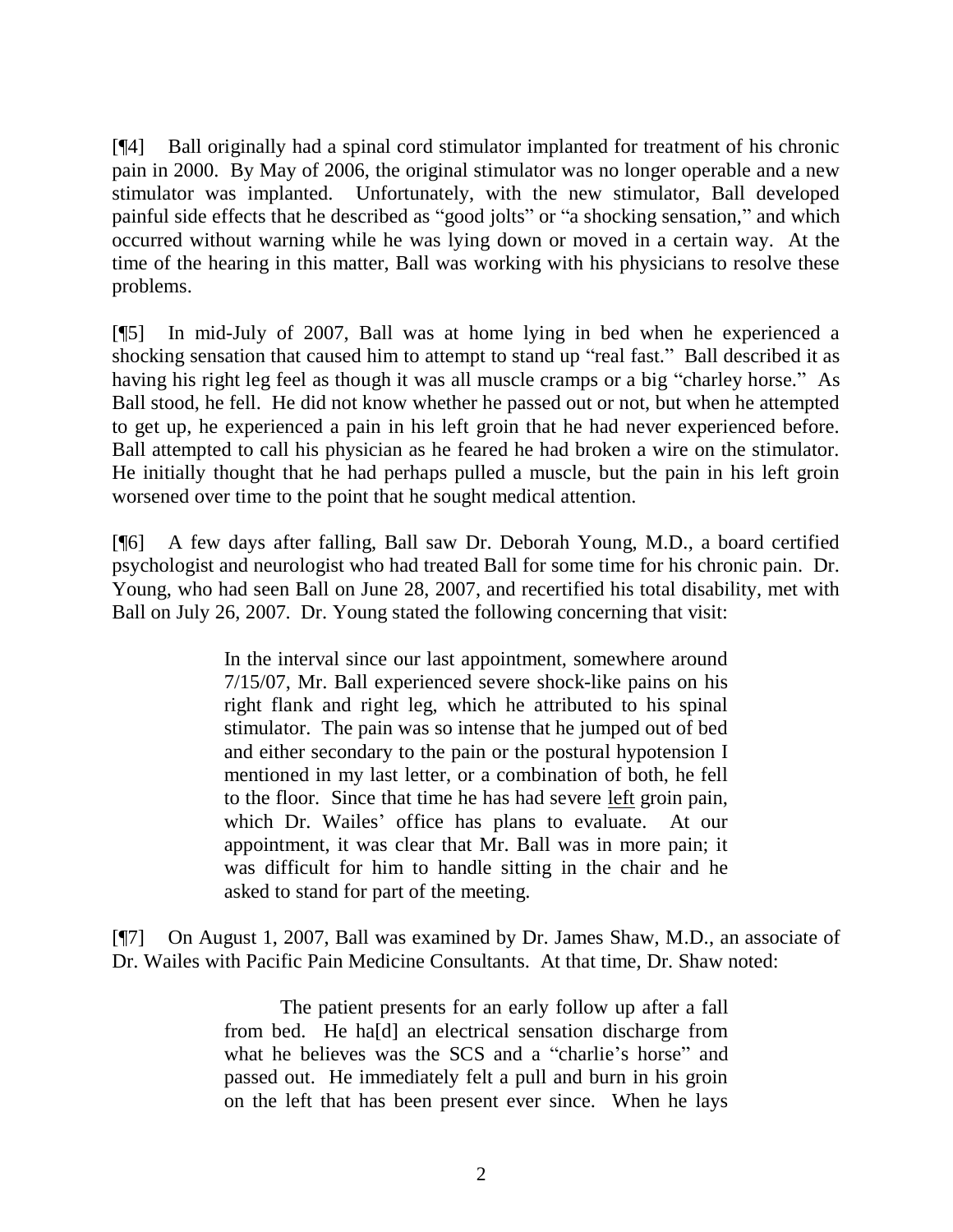down he is fine, but when he gets up and walks around he feels the pain and it bulges. Valsalva increases the pain. It does not radiate to the testes or down the thigh. There is no history of previous herniorrhaphy. He still has stimulation in the low back but more stimulation in the legs but to the point of discomfort. No obvious significant movement of the leads on his last xray last week. The location of the pain is in the lower back neck and thoracic spine, but now has severe groin pain. The pain radiates down bilateral lower extremities and down bilateral upper extremities. The pain is described as sharp, burning, aching and stabbing. The severity of the pain is usually severe. The timing of the pain is constant. Associated symptoms are numbness and weakness on the right side. Pain clinic treatments have included medication management and spinal cord stimulation. Overall the patient is frustrated with ongoing pain and anxious to pursue other options. As part of this patient's exam, I have reviewed the notes of Dr. Young. The worst area of pain is located in the groin.

In that same report, Dr. Shaw noted the following in his treatment plan:

He is complaining of classic hernia complaints after this fall from his electrical feeling in his legs. I would consider this a work related problem based off the origin of the fall. I will order an ultrasound to r/o hernia as based on his complaints. In the meantime, no heavy lifting or repetitive bending in the meantime. Pain is so significant he couldn't tolerate the SCS adjustment we had scheduled for him so he has rescheduled.

[¶8] Following an abdominal CT scan, which revealed an inguinal hernia containing a large bowel, Ball underwent surgery on August 16, 2007. At the time of the operation, the surgeon noted that "[t]here was a lot of scarring either this hernia had been quite chronic or it may be related to previous surgery. I think the patient may have had a vasectomy on that side." Ball had in fact had a vasectomy more than twenty years earlier.

[¶9] Ball saw Dr. Young again on December 6, 2007, after having undergone hernia surgery. In a letter concerning that visit, Dr. Young summarized the history Ball had previously provided concerning his hernia, that he had jumped out of bed and fallen to the floor after experiencing an electrical sensation in his right leg. Dr. Young concluded, "[I]t would appear that the hernia developed as a consequence of the neurological sequelae of Mr. Ball's work-related injury."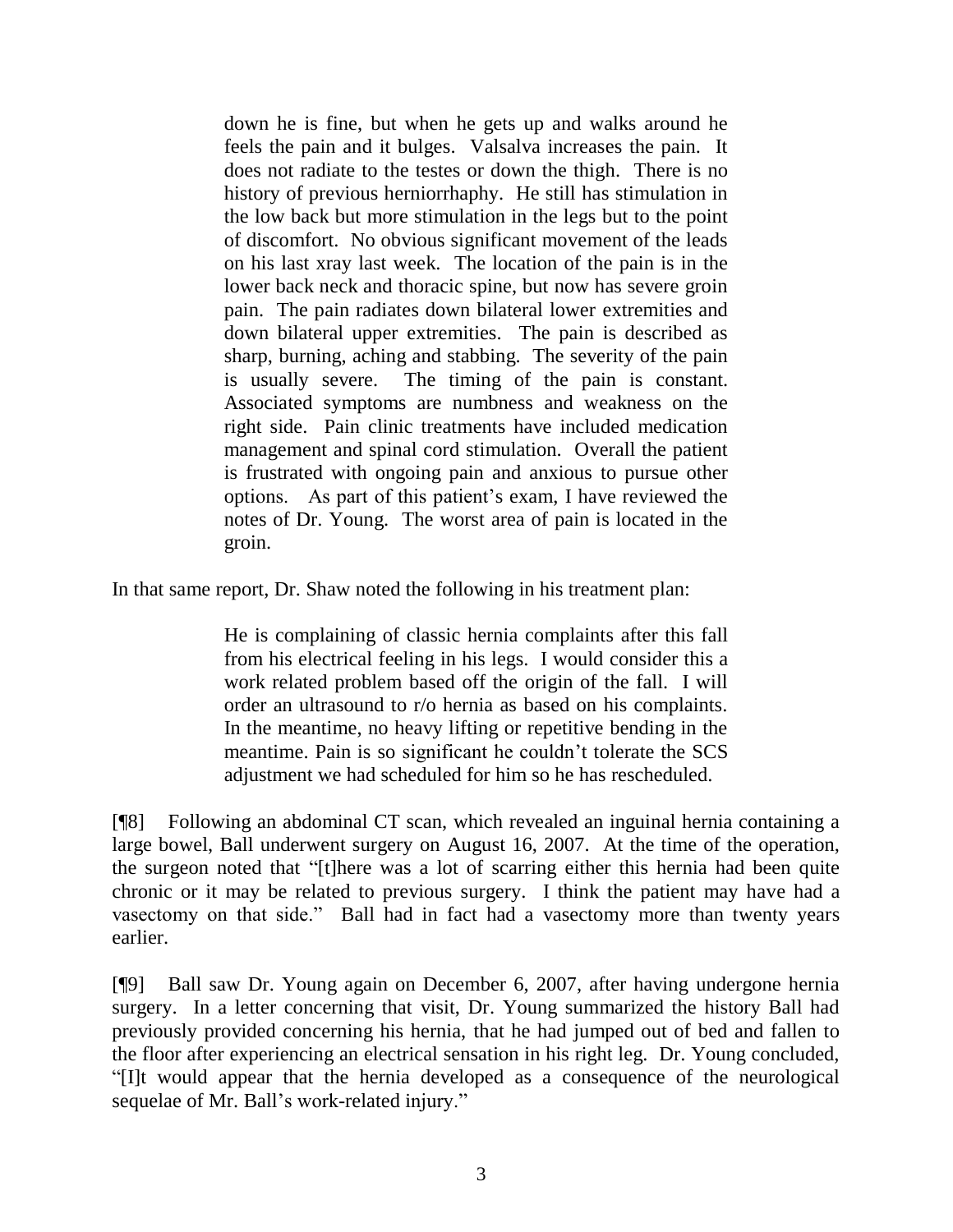[¶10] The Division issued a final determination denying payment for treatment of Ball's hernia on the basis that it was not related to Ball's original 1993 injury to his back. Ball objected to the Division's determination, and the matter was referred for a contested case hearing. During the contested case hearing, Ball contended that he was entitled to benefits to cover the costs related to his hernia because the development of his hernia was causally related to his original work-related injury. Specifically, Ball claimed that his fall was caused by a malfunction in his electrical stimulator, which was prescribed and implanted to treat his chronic low back pain. Ball contended that the hernia statute, Wyo. Stat. Ann. § 27-14-603(c), should not apply, but if it were applicable, he had proven the statute's elements.

[¶11] The Division contended at the contested case hearing that Ball had not filed an injury report for his hernia and thus neither the Division nor the hearing examiner had jurisdiction to award benefits. The Division further contended that  $\S$  27-14-603(c) was controlling and that Ball could not meet his burden of proof under that statute, because "how, why, when, or where the Claimant's hernia occurred is a matter of significant speculation or conjecture." The Division also contended that one of the facilities that had provided care for Ball's hernia had failed to file timely reports of certain treatments or procedures and such applications for payment were thus barred.

[¶12] At the contested case hearing, the only witness to testify was Ball. No deposition testimony was presented, and the Division did not present an independent medical evaluation. Following the contested case hearing, the hearing examiner entered his findings, conclusions and order on February 7, 2008. The hearing examiner concluded the employee was not required to submit a new injury report because his hernia was a compensable second injury. The hearing examiner agreed with the Division, however, that certain of the costs for Ball's treatment were not reimbursable because the facility that had provided the treatment had not timely submitted the reports of its treatment.

[¶13] The hearing examiner also agreed with the Division that the hernia statute, § 27- 14-603(c), was applicable. The hearing examiner found, however, that Ball had proved all of the statutorily required elements and Ball's hernia was therefore a compensable injury. Specifically, the hearing examiner made the following relevant findings of fact:

### **(i) Was the Hernia of Recent Origin?**

51. This Office finds and concludes that Ball clearly proved his July 2007 hernia was of recent origin. Ball testified his left groin pain started after his fall and was a new pain. Ball also indicated he has never before had a hernia or groin pain, although he did have a vasectomy five years ago. In addition, there is no indication of any groin pain or hernia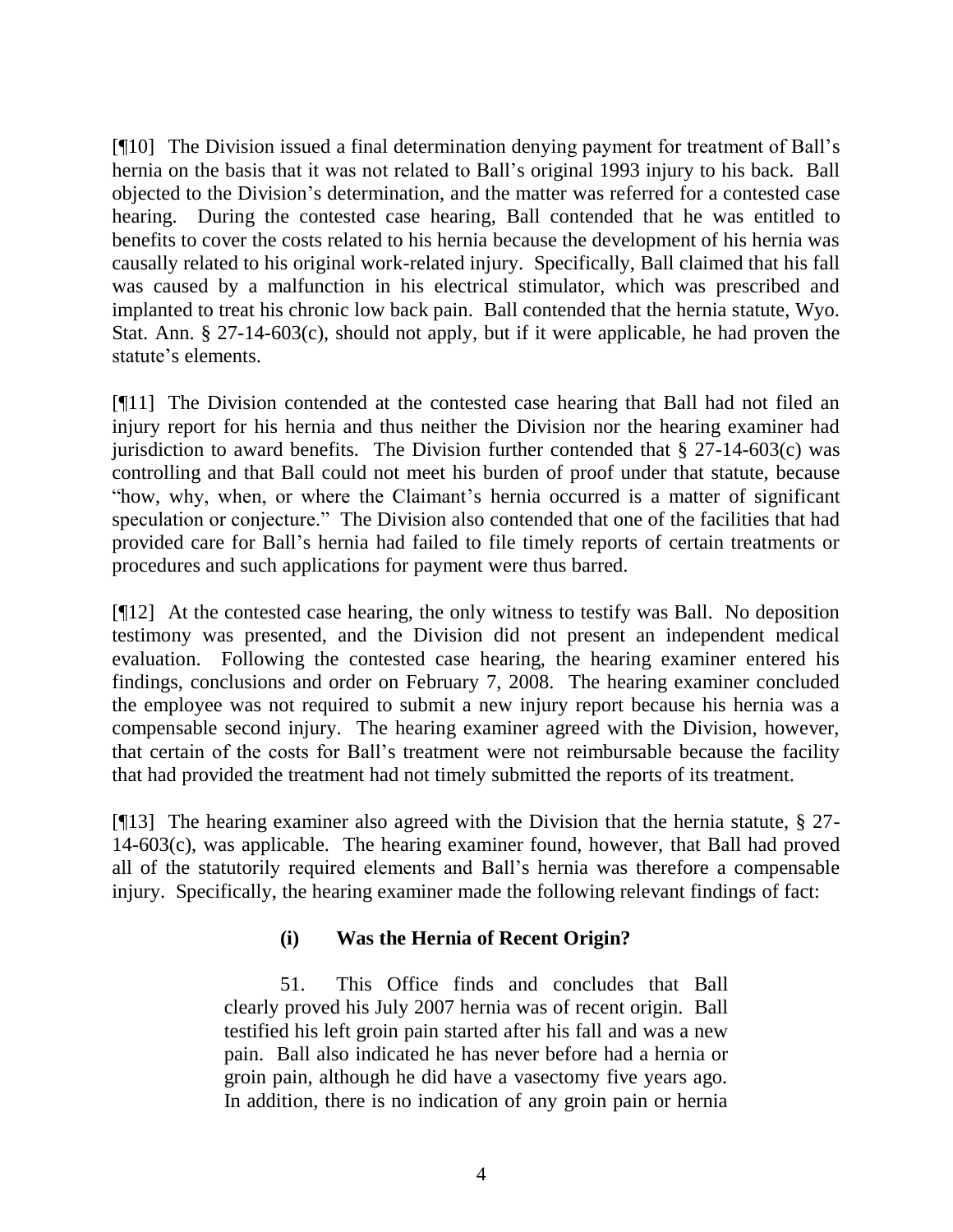in the medical records, which were submitted in this case, prior to July 2007. Although Dr. Deemer's operative report suggests that Ball's hernia could have been chronic, Ball's symptoms, related to his hernia, did not arise until his fall which was caused by a shock from the spinal stimulator. . . . Furthermore, this Office gave little weight to Dr. Deemer's unsolicited comment in his operative report because the statement was speculative as to the reason for the scar tissue.

### **(ii) Was the Hernia's Appearance Accompanied by Pain?**

52. This Office finds and concludes that Ball clearly proved his July 2007 hernia was accompanied by pain. Ball testified he immediately experienced left groin pain after his fall in July 2007. Ball's testimony is further supported by Dr. Young's July 26, 2007, letter to Ball's claim's analyst which indicated Ball had severe left groin pain after his fall, and Ball was in pain at his appointment with Dr. Young. Furthermore, the medical records from each of the physicians indicated that Ball consistently reported how and when his left groin pain started.

## **(iii) Was the Hernia immediately preceded by some accidental strain suffered in the Course of Ball's Employment?**

53. The appearance of Ball's hernia or hernia related symptoms was immediately preceded by an accidental strain. Ball testified, and repeatedly and consistently reported to his medical providers, that he fell when his leg gave out after a shock from his spinal stimulator caused him to have a "charley horse."

54. In addition, this Office finds and concludes that Ball's accidental strain – the "charley horse" and subsequent fall – was suffered in the course of his employment because the spinal stimulator was the initial cause of the unbroken chain of events leading to Ball's accidental strain. The spinal stimulator adequately connected or related Ball's fall/accidental strain to his work because the spinal stimulator was implanted into Ball to treat his low back and leg pain which directly resulted from his work related injury in 1993.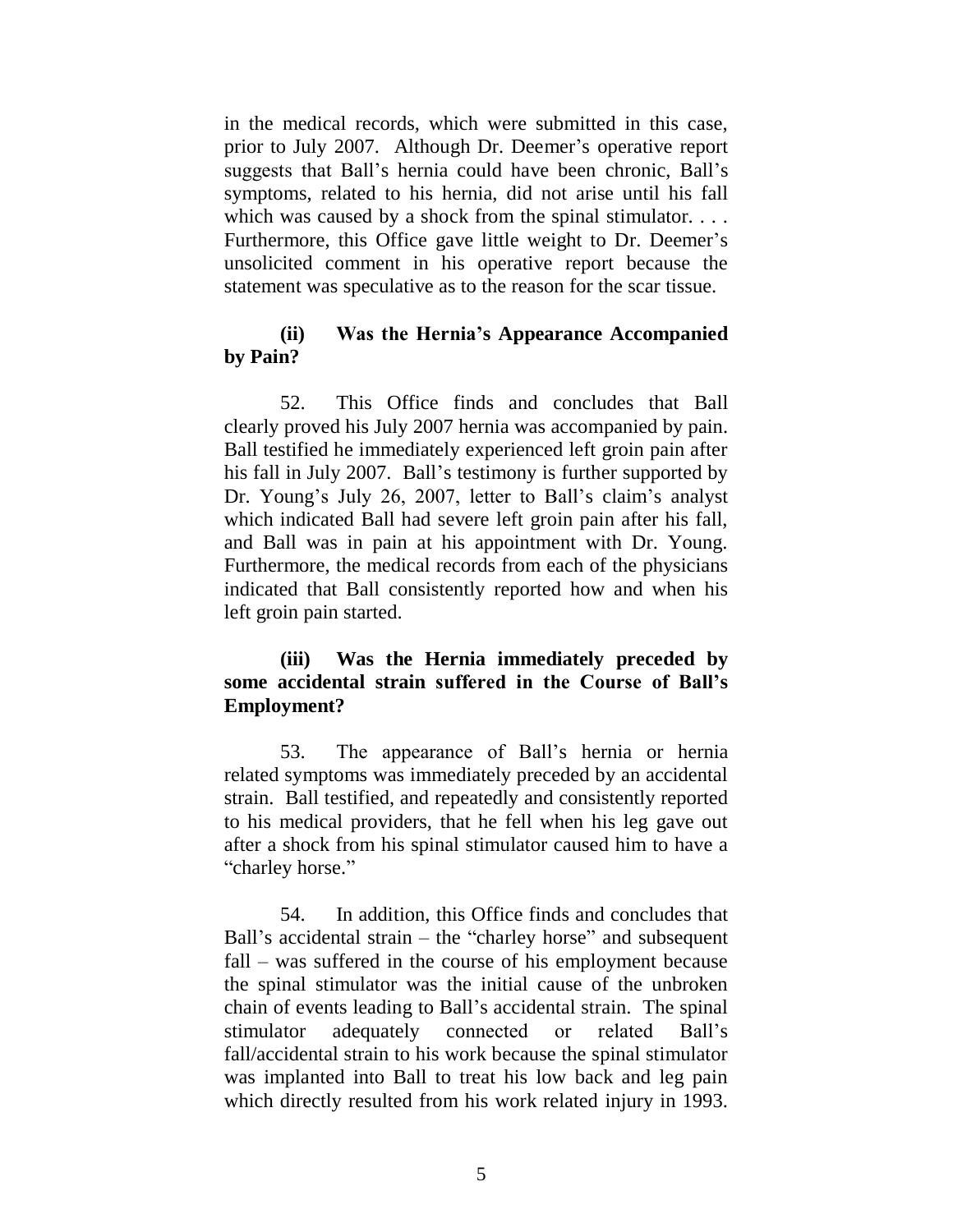Moreover, the medical records from Pacific unequivocally established that Ball's spinal stimulator provided significant relief of Ball's work related pain. In other words, as required by the quote cited above from *In re Hardison*, Ball clearly proved his July 2007 hernia was related to his employment through the implanted spinal stimulator.

## **(iv) Did Ball's Hernia Exist Prior to the Date of His Fall?**

55. This Office finds and concludes that Ball clearly proved his hernia did not exist prior to his fall in July 2007. Other than Dr. Deemer's statement in his operative report, "either this hernia had been quite chronic or it may be related to previous surgery," there is no evidence which suggested Ball had the hernia before his fall in July 2007. The medical records from Dr. Shaw and Dr. Young do not mention a hernia or groin pain prior to July 2007 and Dr. Shaw's August 1, 2007, medical notes expressly stated Ball has no history of a hernia.

56. Accordingly, Ball has met his burden under Wyo. Stat. Ann. § 27-14-603(c) (LEXIS 2007). Prior to the July 2007 work related fall, there is no evidence Ball ever had a hernia or suffered symptoms related to a hernia. The work related fall resulted in a strain accompanied by immediate pain and the appearance of an inguinal hernia on Ball. Ball is therefore awarded medical benefits for his hernia.

[¶14] The Division appealed the hearing examiner's order to the district court. On appeal to the district court, the Division submitted only one issue, whether the hearing examiner had misapplied the elements of the hernia statute to the evidence in the case. In arguing its position, the Division contended a hernia is not compensable as a second injury unless the original injury was itself a hernia.

[¶15] On July 27, 2009, the district court entered its Order Reversing and Remanding Award of Benefits. In so ordering, the district court expressly deferred to the hearing examiner's findings of fact and found those were supported by substantial evidence. The district court concluded, however, that under the hernia statute, a hernia is a compensable injury only when it is the original injury. That is, the district court rejected even the Division's proposed compromise interpretation and concluded, as a matter of law, a hernia can never be compensable as a second injury.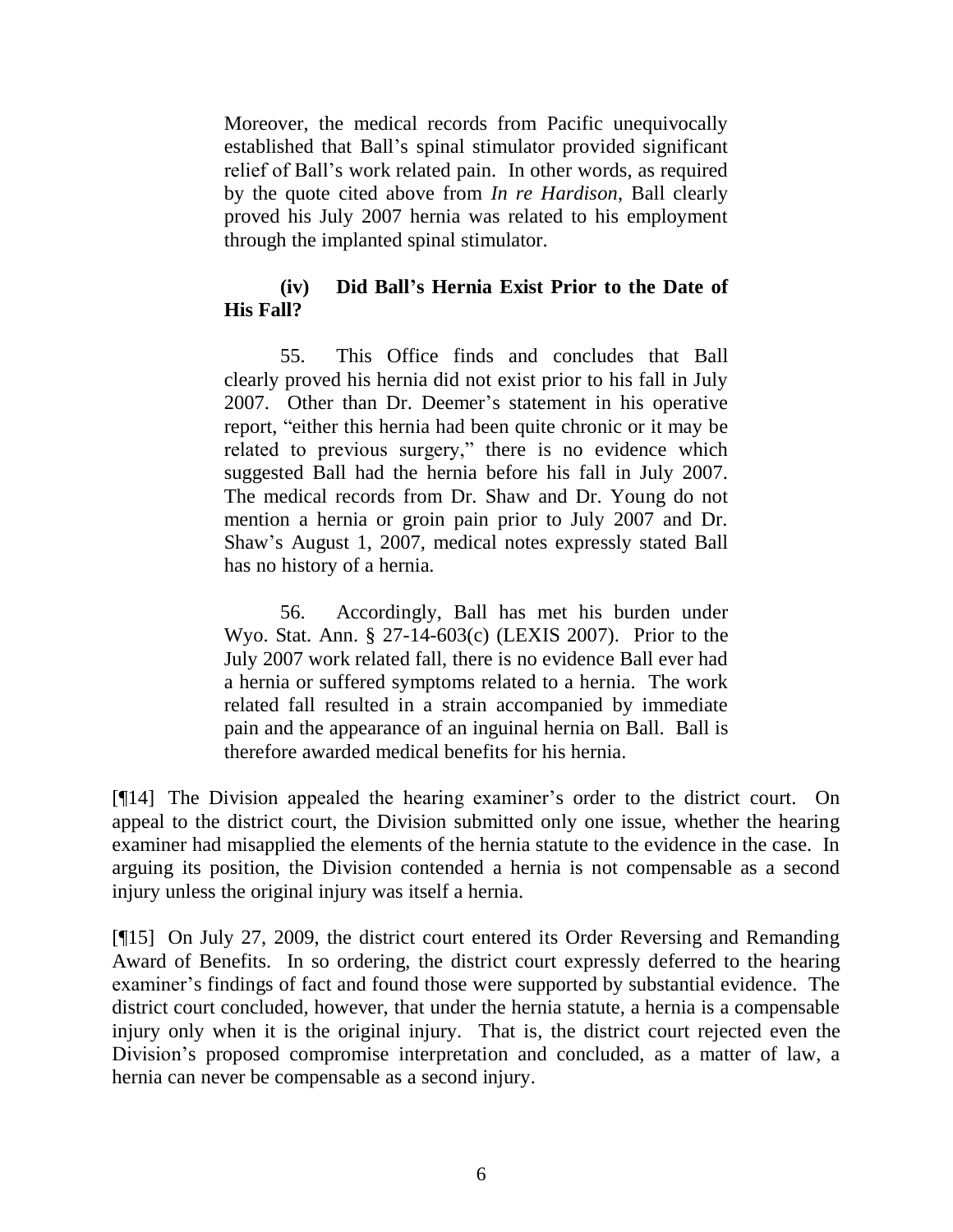[¶16] Ball timely filed his notice of appeal. On appeal, Ball again contends the hernia statute does not apply, but also argues alternatively that if the Court were to find the statute does apply, his hernia injury meets the statute's requirements for compensability. The Division has again limited its statement of the issue on appeal and has adopted the district court's reasoning. It agrees there is no evidentiary dispute for this Court to address and instead contends, as a matter of law, a hernia is never compensable as a second compensable injury.

#### **DISCUSSION**

#### **Standard of Review**

[¶17] We review administrative decisions based on the factors set forth in the Wyoming Administrative Procedure Act, which provides:

> (c) To the extent necessary to make a decision and when presented, the reviewing court shall decide all relevant questions of law, interpret constitutional and statutory provisions, and determine the meaning or applicability of the terms of an agency action. In making the following determinations, the court shall review the whole record or those parts of it cited by a party and due account shall be taken of the rule of prejudicial error. The reviewing court shall:

> (i) Compel agency action unlawfully withheld or unreasonably delayed; and

> (ii) Hold unlawful and set aside agency action, findings and conclusions found to be:

> (A) Arbitrary, capricious, an abuse of discretion or otherwise not in accordance with law;

> (B) Contrary to constitutional right, power, privilege or immunity;

> (C) In excess of statutory jurisdiction, authority or limitations or lacking statutory right;

> (D) Without observance of procedure required by law; or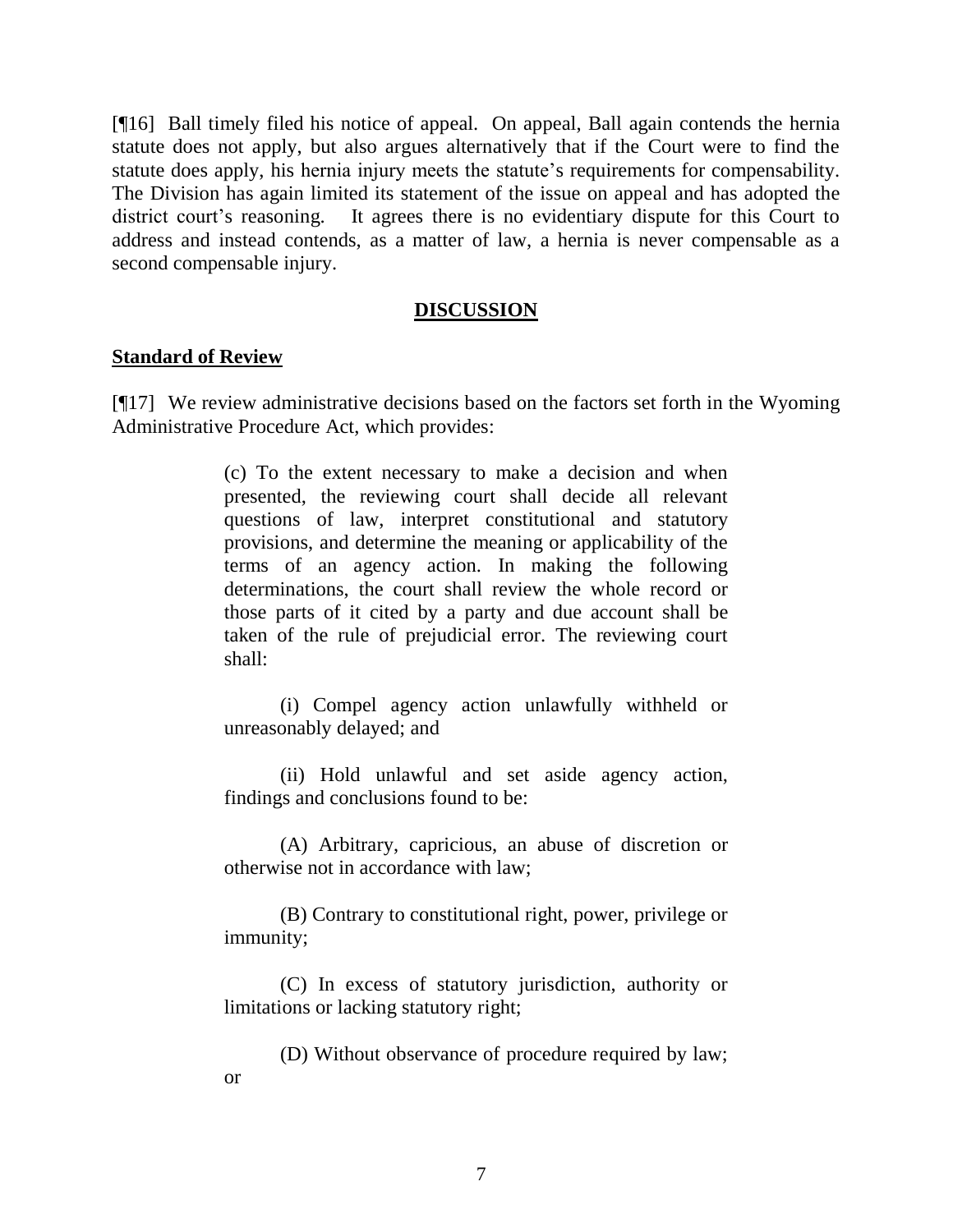(E) Unsupported by substantial evidence in a case reviewed on the record of an agency hearing provided by statute.

Wyo. Stat. Ann. § 16-3-114(c) (LexisNexis 2009).

 $\overline{a}$ 

[¶18] In regard to the interpretation and application of law, we have further stated:

The interpretation and correct application of the provisions of the Wyoming Worker's Compensation Act are questions of law over which our review authority is plenary. Conclusions of law made by an administrative agency are affirmed only if they are in accord with the law. We do not afford any deference to the agency's determination, and we will correct any error made by the agency in either interpreting or applying the law.

*Wyoming Workers' Safety & Comp. Div. v. Faulkner*, 2007 WY 31, ¶ 10, 152 P.3d 394, 396 (Wyo. 2007) (quoting *[Bailey v. State ex rel. Wyo. Workers'](http://www.westlaw.com/Find/Default.wl?rs=dfa1.0&vr=2.0&DB=4645&FindType=Y&ReferencePositionType=S&SerialNum=2002615827&ReferencePosition=26) Safety & Comp. Div.*[,](http://www.westlaw.com/Find/Default.wl?rs=dfa1.0&vr=2.0&DB=4645&FindType=Y&ReferencePositionType=S&SerialNum=2002615827&ReferencePosition=26) 2002 WY 145, ¶ 9, 55 P.3d 23, 26 (Wyo. 2002) (citations omitted)).

[¶19] In an appeal from a district court's appellate review of an administrative decision, we review the case as if it came directly from the hearing examiner, affording no deference to the district court's decision. *State ex rel. Wyoming Workers' Safety & Comp. Div. v. Kaczmarek, 2009 WY 110, ¶ 7, 215 P.3d 277, 280 (Wyo. 2009).*<sup>1</sup>

[¶20] Because Ball and the Division agree that Ball suffered a hernia injury, the sufficiency of the evidence substantiating that injury is not at issue. Likewise, the Division does not in this appeal challenge the hearing examiner's findings regarding three of the four required elements of the hernia statute, namely, the hernia was of recent origin, the appearance of the hernia was accompanied by pain, and the hernia did not exist before the date of the injury. *See* § 27-14-603(c)(i), (ii), and (iv). Where the parties diverge is on the third requirement of the hernia statute,  $\S$  27-14-603(c)(iii), that the hernia was sustained "in the course of the employment." There is again no factual dispute as to the circumstances of Ball's hernia injury. Instead, the parties dispute questions of law, specifically the meaning of the phrase "in the course of the employment" in the hernia statute, and the applicability of the second compensable injury rule to a hernia injury.

 $1$  The district court's decision in such cases is, however, always of help as an aid to our analysis and may reveal some factor not apparent to the parties but a subject of judicial discernment. *Bd. of Cty. Comm'rs of Teton Cty. v. Teton Cty. Youth Servs., Inc.*, 652 P.2d 400, 421 (Wyo. 1982) (Raper, J., dissenting).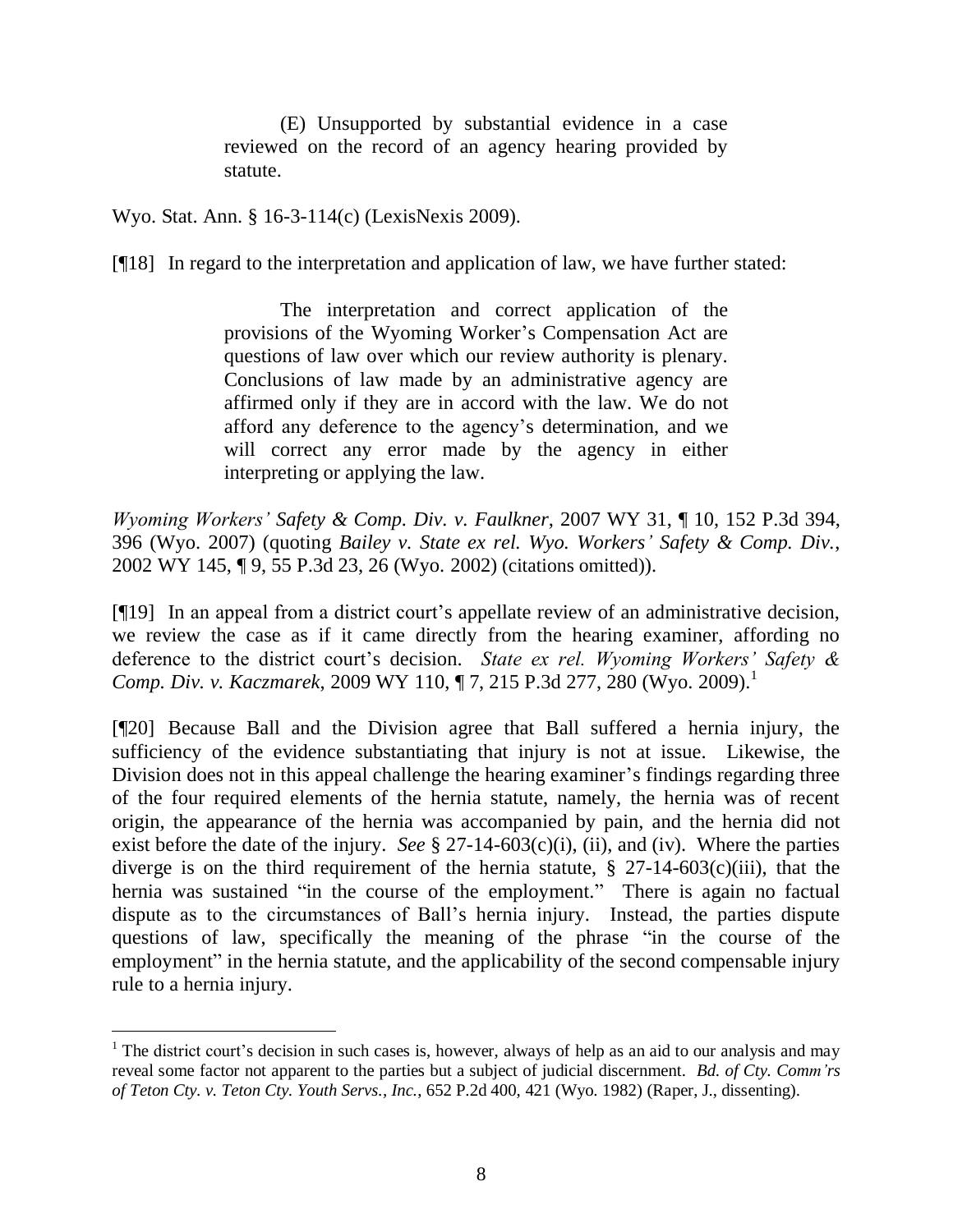## **Second Compensable Injury Rule**

[¶21] At the outset of our discussion, we believe it is a useful starting point to address what the second compensable injury rule is and what it is not. In its brief, the Division has pointed out that where a common law remedy conflicts with a statutory remedy, the statutory remedy is controlling, citing *Schlattman v. Stone*, 511 P.2d 959, 961-62 (Wyo. 1973)). Applying this principle, the Division contends the second compensable injury rule is a common law remedy that conflicts with the hernia statute and thus cannot be applied to a hernia injury. We do not take issue with the Division's statement of the relationship between statutory and common law remedies, but we do disagree with the Division's contention that the second compensable injury rule is a "common law remedy."

[¶22] The Workers' Compensation Act defines the term "injury" for purposes of compensability under the Act. "Injury" means

> any harmful change in the human organism other than normal aging and includes damage to or loss of any artificial replacement and death, arising out of and in the course of employment while at work in or about the premises occupied, used or controlled by the employer and incurred while at work in places where the employer's business requires an employee's presence and which subjects the employee to extrahazardous duties incident to the business.

Wyo. Stat. Ann. § 27-14-102(a)(xi) (LexisNexis 2009).

[¶23] We have discussed the causal nexus this provision requires between an injury and the injured employee's work:

> The provision acknowledges that injuries may occur on *or* off the premises of the employer. In either case, the injury is compensable if it arises out of and in the course of employment. This requirement emphasizes the need for a causal connection between the injury and the employment. Such a causal connection is supplied when there is a nexus between the injury and some condition, activity, environment or requirement of the employment. It is this requirement, *and only this requirement,* which is envisioned by the language contained in §  $[27-14-102(a)(xi)].$

*Corean v. State ex rel. Workers' Comp. Div.*, 723 P.2d 58, 60 (Wyo. 1986); *see also Haagensen v. State ex rel. Wyoming Workers' Comp. Div.*, 949 P.2d 865, 867-68 (Wyo.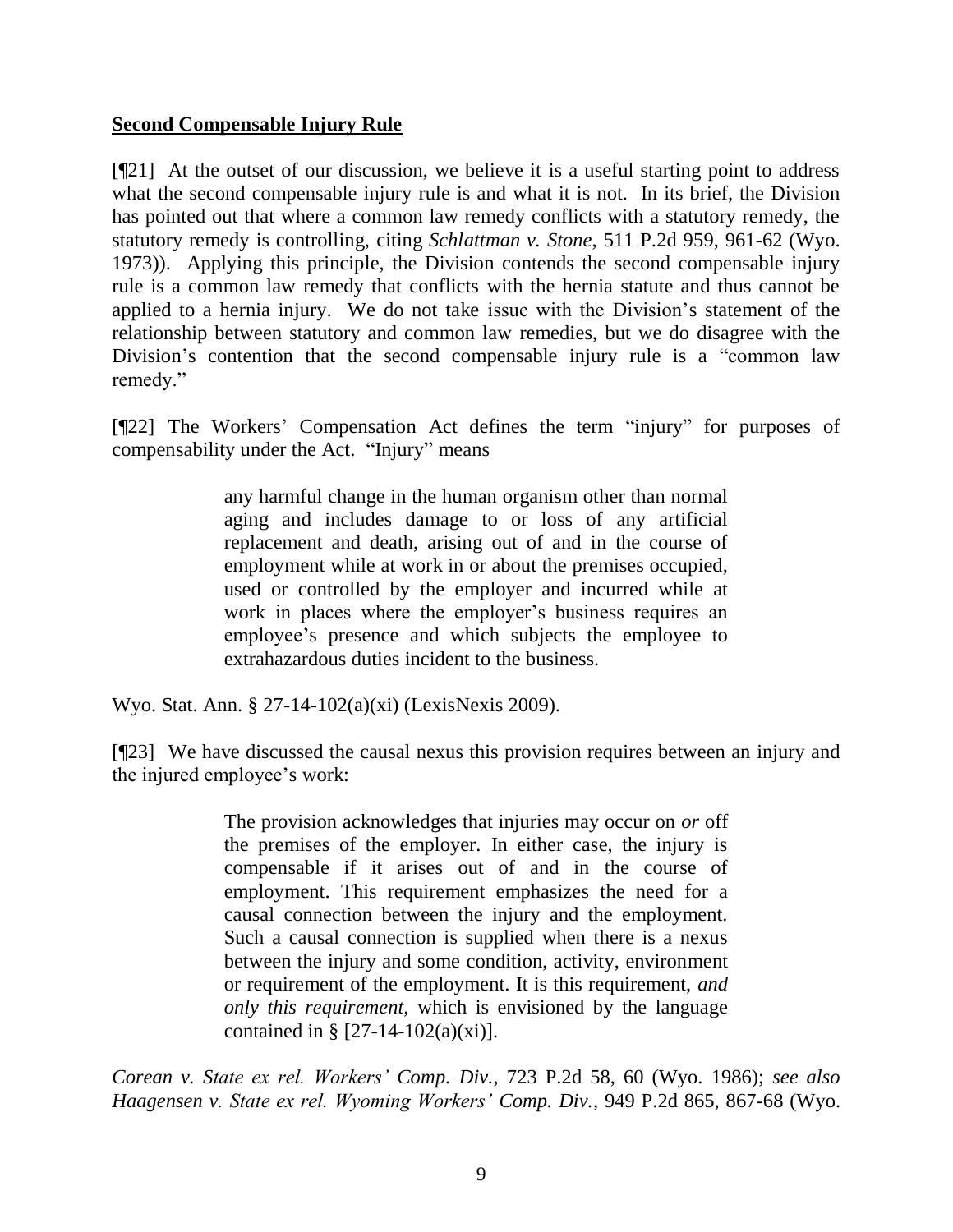1997). We have also stated that an "injury is not compensable if it cannot fairly be traced to the employment as a contributing cause and if it comes from a hazard that the employee would have been equally exposed to outside of the employment." *Finley v. State ex rel. Wyoming Workers' Safety & Comp. Div.*, 2006 WY 46, ¶ 8, 132 P.3d 185, 188 (Wyo. 2006) (quoting *State ex rel. Wyoming Workers' Safety & Comp. Div. v. Bruhn*, 951 P.2d 373, 377 (Wyo. 1997)).

[¶24] The above-quoted passages are this Court's interpretations of the statutorily required causal link between an injury and the injured employee's work. The same is true of the second compensable injury rule. When a condition or injury is found compensable under the second compensable injury rule, it merely means that an initial compensable injury has resulted in an injury or condition that requires additional medical intervention. That is, under the second compensable injury rule, a subsequent injury or condition is compensable if it is causally linked to the initial compensable work injury. *Alvarez v. State ex rel. Wyoming Workers' Safety & Comp. Div.*, 2007 WY 126, ¶ 18, 164 P.3d 548, 552 (Wyo. 2007); *[Yenne-Tully v. Workers'](http://www.westlaw.com/Find/Default.wl?rs=dfa1.0&vr=2.0&DB=4645&FindType=Y&ReferencePositionType=S&SerialNum=2000553427&ReferencePosition=172) Safety & Comp. Div.*, [12 P.3d 170,](http://www.westlaw.com/Find/Default.wl?rs=dfa1.0&vr=2.0&DB=4645&FindType=Y&ReferencePositionType=S&SerialNum=2000553427&ReferencePosition=172)  172 (Wyo. 2000). We recently explained the second compensable injury rule and its required causation:

> We have used a number of terms to describe the required causal connection between the first and second injuries including: "direct cause" [\(](http://www.westlaw.com/Find/Default.wl?rs=dfa1.0&vr=2.0&DB=661&FindType=Y&ReferencePositionType=S&SerialNum=2000056679&ReferencePosition=684)*[Pino v. State ex rel. Wyo.](http://www.westlaw.com/Find/Default.wl?rs=dfa1.0&vr=2.0&DB=661&FindType=Y&ReferencePositionType=S&SerialNum=2000056679&ReferencePosition=684)  Workers' Safety & Comp. Div.*, [996 P.2d 679, 684 \(Wyo.](http://www.westlaw.com/Find/Default.wl?rs=dfa1.0&vr=2.0&DB=661&FindType=Y&ReferencePositionType=S&SerialNum=2000056679&ReferencePosition=684) [2000\);](http://www.westlaw.com/Find/Default.wl?rs=dfa1.0&vr=2.0&DB=661&FindType=Y&ReferencePositionType=S&SerialNum=2000056679&ReferencePosition=684) *[Taylor v. State ex rel. Wyo. Workers'](http://www.westlaw.com/Find/Default.wl?rs=dfa1.0&vr=2.0&DB=4645&FindType=Y&ReferencePositionType=S&SerialNum=2003482999&ReferencePosition=803) Safety & Comp. [Div.](http://www.westlaw.com/Find/Default.wl?rs=dfa1.0&vr=2.0&DB=4645&FindType=Y&ReferencePositionType=S&SerialNum=2003482999&ReferencePosition=803)*, [2003 WY 83, ¶ 12, 72 P.3d 799, 803 \(Wyo.](http://www.westlaw.com/Find/Default.wl?rs=dfa1.0&vr=2.0&DB=4645&FindType=Y&ReferencePositionType=S&SerialNum=2003482999&ReferencePosition=803) 2003)); "caused by" [\(](http://www.westlaw.com/Find/Default.wl?rs=dfa1.0&vr=2.0&DB=661&FindType=Y&ReferencePositionType=S&SerialNum=1995027335&ReferencePosition=226)*[Casper Oil Co. v. Evenson](http://www.westlaw.com/Find/Default.wl?rs=dfa1.0&vr=2.0&DB=661&FindType=Y&ReferencePositionType=S&SerialNum=1995027335&ReferencePosition=226)*, [888 P.2d 221, 226](http://www.westlaw.com/Find/Default.wl?rs=dfa1.0&vr=2.0&DB=661&FindType=Y&ReferencePositionType=S&SerialNum=1995027335&ReferencePosition=226)  (Wyo. [1995\)\)](http://www.westlaw.com/Find/Default.wl?rs=dfa1.0&vr=2.0&DB=661&FindType=Y&ReferencePositionType=S&SerialNum=1995027335&ReferencePosition=226); "causally related to" [\(](http://www.westlaw.com/Find/Default.wl?rs=dfa1.0&vr=2.0&DB=4645&FindType=Y&ReferencePositionType=S&SerialNum=2018504994&ReferencePosition=973)*[Chavez v. State ex rel.](http://www.westlaw.com/Find/Default.wl?rs=dfa1.0&vr=2.0&DB=4645&FindType=Y&ReferencePositionType=S&SerialNum=2018504994&ReferencePosition=973)  Wyo. Workers' Safety & Comp. Div.*, [2009 WY 46, ¶¶ 26-27,](http://www.westlaw.com/Find/Default.wl?rs=dfa1.0&vr=2.0&DB=4645&FindType=Y&ReferencePositionType=S&SerialNum=2018504994&ReferencePosition=973)  [204 P.3d 967, 973-74 \(Wyo.](http://www.westlaw.com/Find/Default.wl?rs=dfa1.0&vr=2.0&DB=4645&FindType=Y&ReferencePositionType=S&SerialNum=2018504994&ReferencePosition=973) 2009); *[Walsh v. Holly Sugar](http://www.westlaw.com/Find/Default.wl?rs=dfa1.0&vr=2.0&DB=661&FindType=Y&ReferencePositionType=S&SerialNum=1997038154&ReferencePosition=243)  [Corp.](http://www.westlaw.com/Find/Default.wl?rs=dfa1.0&vr=2.0&DB=661&FindType=Y&ReferencePositionType=S&SerialNum=1997038154&ReferencePosition=243)*, [931 P.2d 241, 243 \(Wyo.](http://www.westlaw.com/Find/Default.wl?rs=dfa1.0&vr=2.0&DB=661&FindType=Y&ReferencePositionType=S&SerialNum=1997038154&ReferencePosition=243) 1997)); "direct causal connection" [\(](http://www.westlaw.com/Find/Default.wl?rs=dfa1.0&vr=2.0&DB=4645&FindType=Y&ReferencePositionType=S&SerialNum=2012852510&ReferencePosition=552)*[Alvarez v. State ex rel. Wyo. Workers'](http://www.westlaw.com/Find/Default.wl?rs=dfa1.0&vr=2.0&DB=4645&FindType=Y&ReferencePositionType=S&SerialNum=2012852510&ReferencePosition=552) Safety & Comp. Div.*, [2007 WY 126, ¶ 17, 164 P.3d 548, 552 \(Wyo.](http://www.westlaw.com/Find/Default.wl?rs=dfa1.0&vr=2.0&DB=4645&FindType=Y&ReferencePositionType=S&SerialNum=2012852510&ReferencePosition=552) [2007\)\)](http://www.westlaw.com/Find/Default.wl?rs=dfa1.0&vr=2.0&DB=4645&FindType=Y&ReferencePositionType=S&SerialNum=2012852510&ReferencePosition=552); "direct and natural result" [\(](http://www.westlaw.com/Find/Default.wl?rs=dfa1.0&vr=2.0&DB=4645&FindType=Y&ReferencePositionType=S&SerialNum=2011913830&ReferencePosition=203)*[Stewart v. State ex rel.](http://www.westlaw.com/Find/Default.wl?rs=dfa1.0&vr=2.0&DB=4645&FindType=Y&ReferencePositionType=S&SerialNum=2011913830&ReferencePosition=203)  Wyo. Workers' Safety & Comp. Div.*, [2007 WY 58, ¶ 12, 155](http://www.westlaw.com/Find/Default.wl?rs=dfa1.0&vr=2.0&DB=4645&FindType=Y&ReferencePositionType=S&SerialNum=2011913830&ReferencePosition=203)  [P.3d 198, 203 \(Wyo.](http://www.westlaw.com/Find/Default.wl?rs=dfa1.0&vr=2.0&DB=4645&FindType=Y&ReferencePositionType=S&SerialNum=2011913830&ReferencePosition=203) 2007) (quoting 1 Arthur Larson & Lex K. Larson, *Larson's Workers' Compensation Law* § 10.10, at 10-2 (2006))); "significant causal connection" and "predominant cause" [\(](http://www.westlaw.com/Find/Default.wl?rs=dfa1.0&vr=2.0&DB=4645&FindType=Y&ReferencePositionType=S&SerialNum=2002375660&ReferencePosition=1062)*[Yenne-Tully v. State ex rel. Wyo.](http://www.westlaw.com/Find/Default.wl?rs=dfa1.0&vr=2.0&DB=4645&FindType=Y&ReferencePositionType=S&SerialNum=2002375660&ReferencePosition=1062)  Workers' Safety & Comp. Div*., [2002 WY 90, ¶ 11, 48 P.3d](http://www.westlaw.com/Find/Default.wl?rs=dfa1.0&vr=2.0&DB=4645&FindType=Y&ReferencePositionType=S&SerialNum=2002375660&ReferencePosition=1062)  [1057, 1062 \(Wyo.](http://www.westlaw.com/Find/Default.wl?rs=dfa1.0&vr=2.0&DB=4645&FindType=Y&ReferencePositionType=S&SerialNum=2002375660&ReferencePosition=1062) 2002)); "fairly be traced to" and "a contributing cause" [\(](http://www.westlaw.com/Find/Default.wl?rs=dfa1.0&vr=2.0&DB=661&FindType=Y&ReferencePositionType=S&SerialNum=1997249616&ReferencePosition=377)*[State ex rel. Wyo. Workers'](http://www.westlaw.com/Find/Default.wl?rs=dfa1.0&vr=2.0&DB=661&FindType=Y&ReferencePositionType=S&SerialNum=1997249616&ReferencePosition=377) Safety & Comp. Div. v. Bruhn*, [951 P.2d 373, 377 \(Wyo.](http://www.westlaw.com/Find/Default.wl?rs=dfa1.0&vr=2.0&DB=661&FindType=Y&ReferencePositionType=S&SerialNum=1997249616&ReferencePosition=377) 1997)). Regardless of the terminology used to describe the causal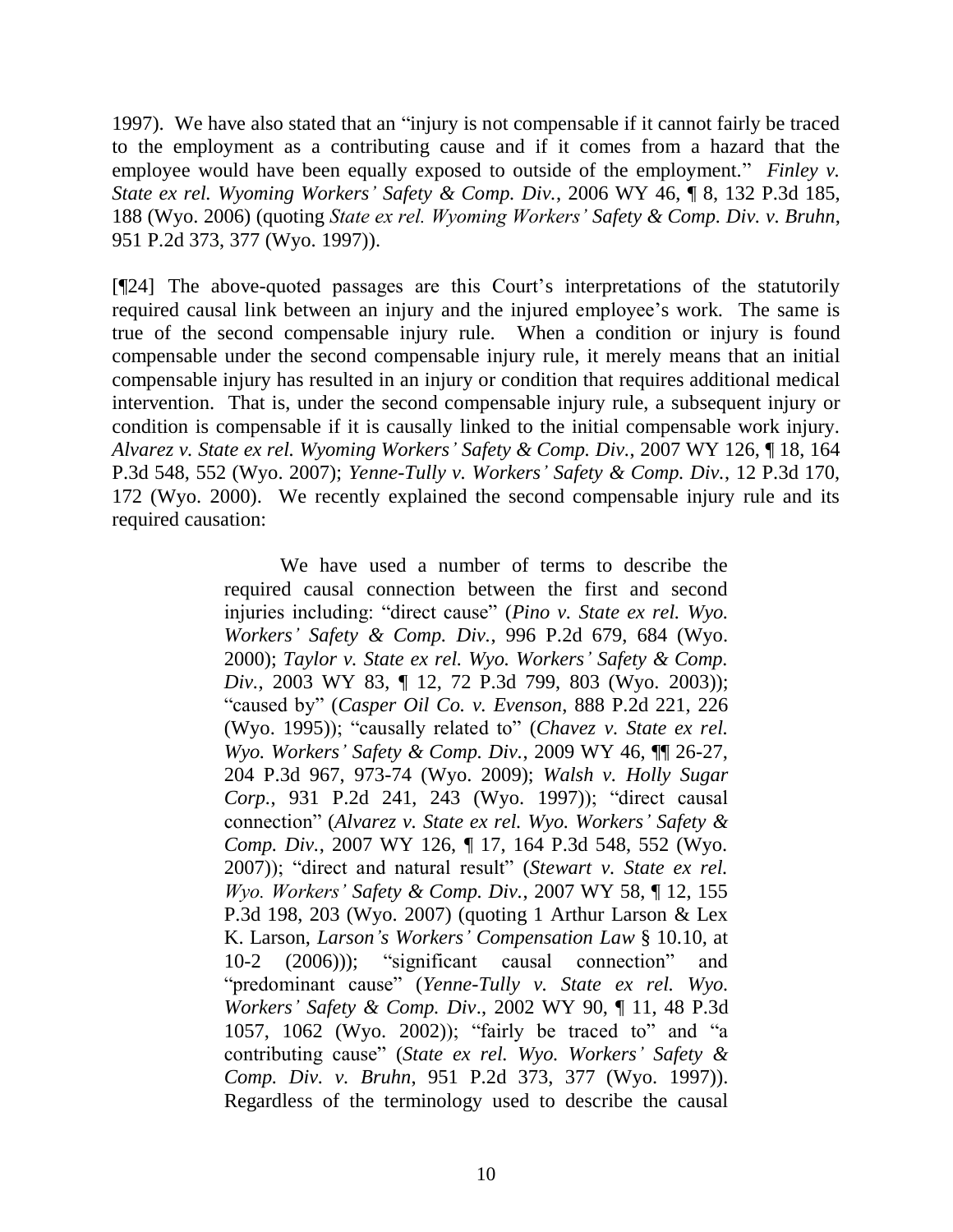connection, the burden remains the same: the claimant must show, by a preponderance of the evidence, that it is more probable than not that the second injury was caused by the first.

*Kaczmarek*, ¶ 11 n.3, 215 P.3d at 282 n.3.

[¶25] That the second compensable rule is a causation analysis, and not a court-created benefit or remedy, is clear from the manner in which this Court has applied the rule. *See, e.g., Chavez v. State ex rel. Wyoming Workers' Safety & Comp. Div.*, 2009 WY 46, ¶¶ 26-27, 204 P.3d 967, 973-74 (Wyo. 2009) (recognizing rule that subsequent injury is compensable if it is causally related to initial compensable work injury and upholding Medical Commission's factual finding that the required causal link did not exist between original work-related injury and subsequent back surgery); *Nagel v. State ex rel. Wyoming Workers' Safety & Comp. Div.*, 2008 WY 99, ¶ 38, 190 P.3d 159, 173 (Wyo. 2008) (applying second compensable injury rule to find causal link between original work injury to foot and wrist and hip injuries sustained fourteen years later in fall caused by disabled foot); *Alvarez*, ¶ 26, 164 P.3d at 555 (applying second compensable injury rule in upholding Medical Commission finding that re-tear of rotator cuff and resulting surgery were related to original work-related rotator cuff tear); *Carabajal v. State ex rel. Wyoming Workers' Safety & Comp. Div.*, 2005 WY 119, ¶ 17, 119 P.3d 947, 953 (Wyo. 2005) (reversing OAH denial of benefits and remanding for application of second compensable injury rule in consideration of causal relationship between surgery to treat herniated disc and work injury over twenty years earlier); *Casper Oil Co. v. Evenson*, 888 P.2d 221, 225 (Wyo. 1995) (upholding benefits under second compensable injury rule where injured employee received immediate medical attention for work-related back injury and proved a causal link to his subsequently developed need for surgery); *Baldwin v. Scullion*, 62 P.2d 531, 539 (Wyo. 1936) (upholding award of benefits where employee showed subsequent condition was gradually and ultimately produced by original work injury).

[¶26] This Court's analysis in other cases involving the application of the second compensable injury rule proceeds in much this same vein. It is thus clear that the second compensable injury rule is not a common law remedy. It is simply an expression of this Court's interpretation of the causal link required between an employee's work and original work injury and any related and subsequently developed injury or condition.

[¶27] We therefore reject the Division's argument that the rule cannot be applied where there is a statute governing a particular injury or condition. We now turn to the Division's remaining argument that the language of the hernia statute limits compensability of a hernia injury to those instances where the hernia is the original injury and the hernia occurred in the work place.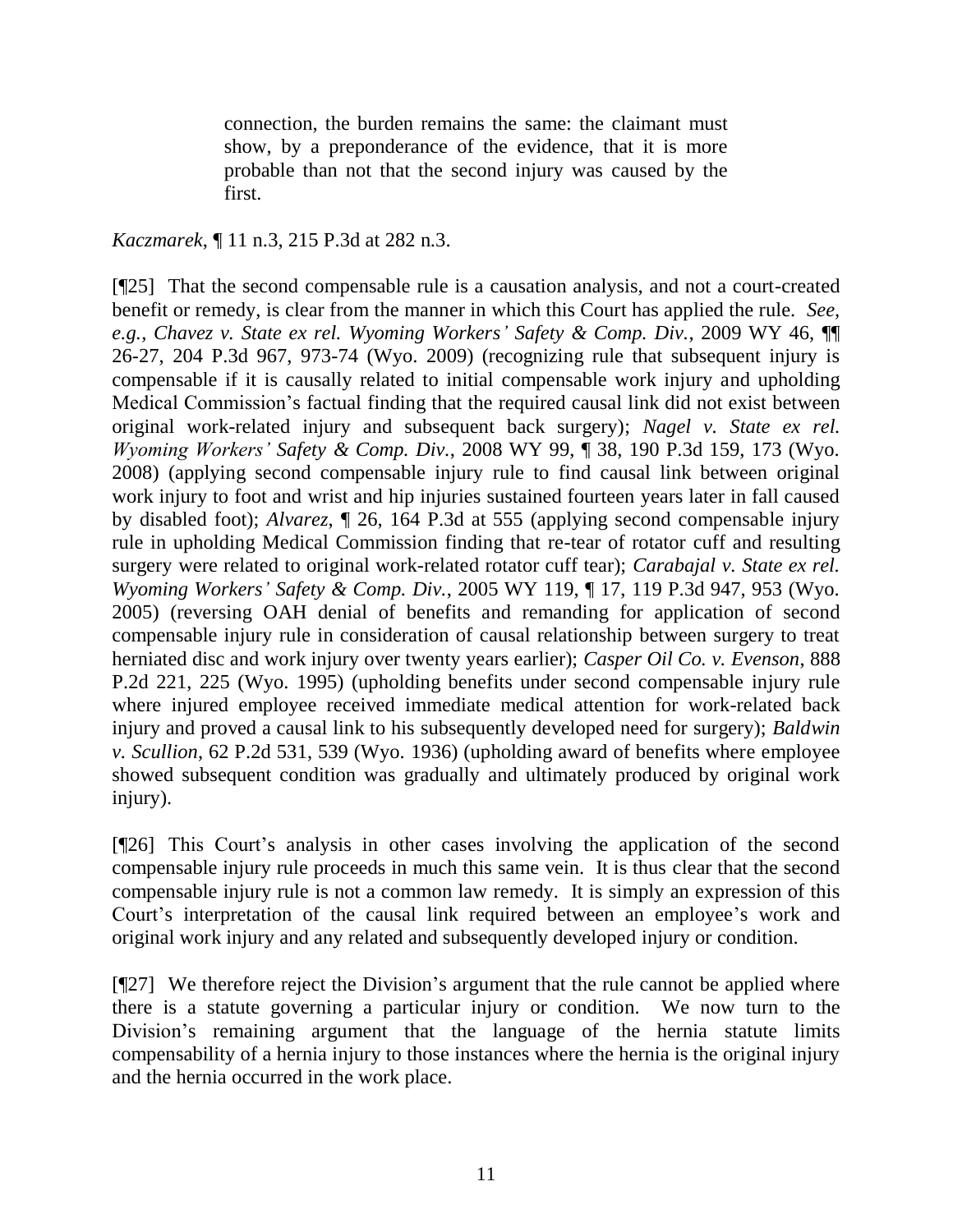### **Hernia Statute**

[¶28] The Division and Ball disagree whether the hernia statute applies and, if it does apply, how it should be interpreted. The hernia statute provides as follows:

> If an employee suffers a hernia, he is entitled to compensation if he clearly proves that:

(i) The hernia is of recent origin;

(ii) Its appearance was accompanied by pain;

(iii) It was immediately preceded by some accidental strain suffered in the course of the employment; and

(iv) It did not exist prior to the date of the alleged injury.

Wyo. Stat. Ann. § 27-14-603(c) (LexisNexis 2009).

[¶29] In interpreting the hernia statute, to determine both its applicability and its meaning, we apply our usual rules of statutory interpretation.

> In interpreting statutes, our primary consideration is to determine the legislature's intent. All statutes must be construed *in pari materia* and, in ascertaining the meaning of a given law, all statutes relating to the same subject or having the same general purpose must be considered and construed in harmony. Statutory construction is a question of law, so our standard of review is de novo. We endeavor to interpret statutes in accordance with the legislature's intent. We begin by making an inquiry respecting the ordinary and obvious meaning of the words employed according to their arrangement and connection. We construe the statute as a whole, giving effect to every word, clause, and sentence, and we construe all parts of the statute *in pari materia.* When a statute is sufficiently clear and unambiguous, we give effect to the plain and ordinary meaning of the words and do not resort to the rules of statutory construction. *[Wyoming Board](http://www.westlaw.com/Find/Default.wl?rs=dfa1.0&vr=2.0&DB=4645&FindType=Y&SerialNum=2001729690)  [of Outfitters and Professional Guides v. Clark](http://www.westlaw.com/Find/Default.wl?rs=dfa1.0&vr=2.0&DB=4645&FindType=Y&SerialNum=2001729690)*, [2001 WY 78,](http://www.westlaw.com/Find/Default.wl?rs=dfa1.0&vr=2.0&DB=4645&FindType=Y&SerialNum=2001729690)  ¶ 12, 30 P.3d 36, ¶ 12 (Wyo. 2001); *[Murphy v. State](http://www.westlaw.com/Find/Default.wl?rs=dfa1.0&vr=2.0&DB=4645&FindType=Y&ReferencePositionType=S&SerialNum=2000570159&ReferencePosition=679)  [Canvassing Board](http://www.westlaw.com/Find/Default.wl?rs=dfa1.0&vr=2.0&DB=4645&FindType=Y&ReferencePositionType=S&SerialNum=2000570159&ReferencePosition=679)*, [12 P.3d 677, 679 \(Wyo.](http://www.westlaw.com/Find/Default.wl?rs=dfa1.0&vr=2.0&DB=4645&FindType=Y&ReferencePositionType=S&SerialNum=2000570159&ReferencePosition=679) 2000). Moreover, we must not give a statute a meaning that will nullify its operation if it is susceptible of another interpretation. *[Billis v.](http://www.westlaw.com/Find/Default.wl?rs=dfa1.0&vr=2.0&DB=661&FindType=Y&ReferencePositionType=S&SerialNum=1990144247&ReferencePosition=413)*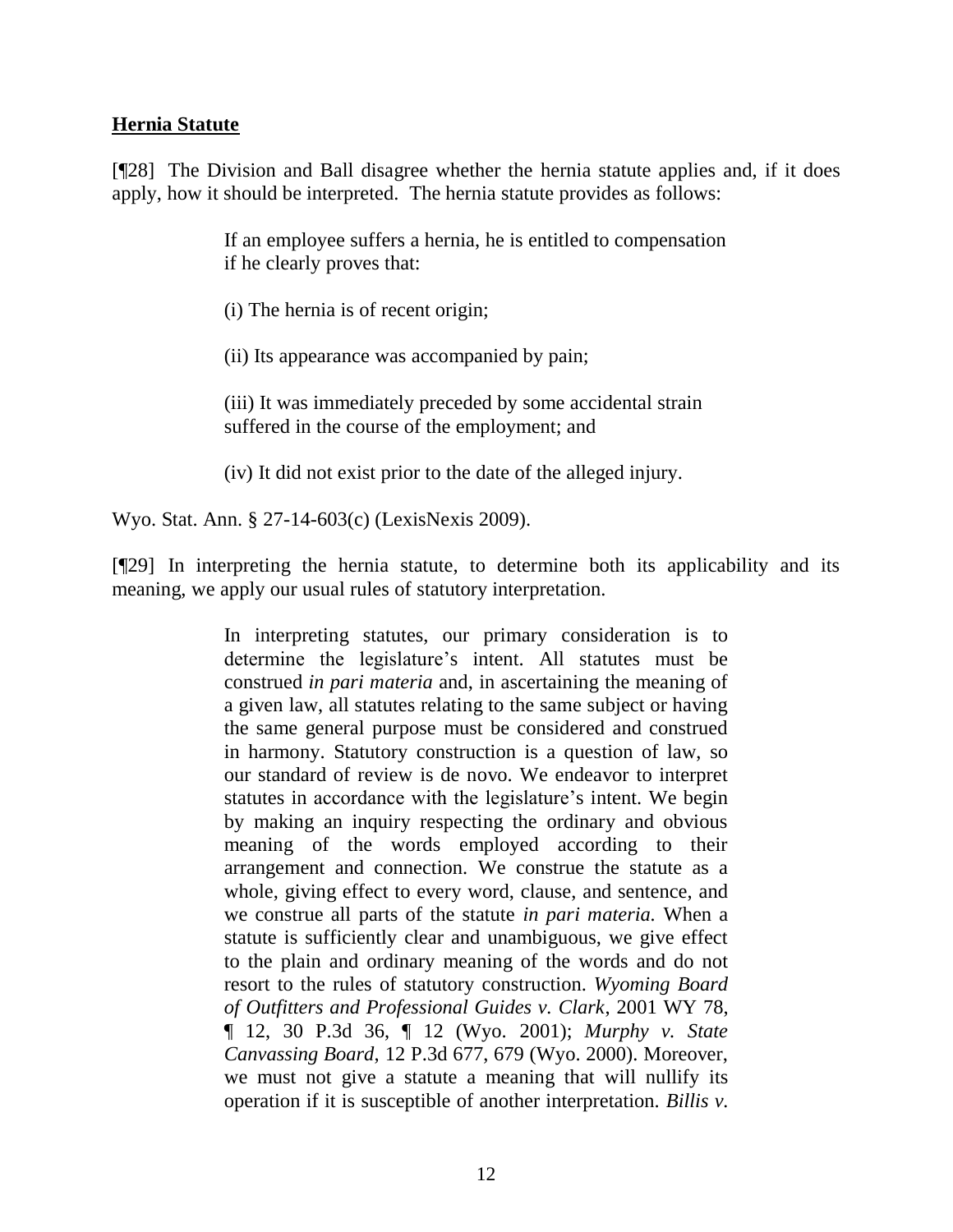*State*, [800 P.2d 401, 413 \(Wyo.](http://www.westlaw.com/Find/Default.wl?rs=dfa1.0&vr=2.0&DB=661&FindType=Y&ReferencePositionType=S&SerialNum=1990144247&ReferencePosition=413) 1990) (citing *[McGuire v.](http://www.westlaw.com/Find/Default.wl?rs=dfa1.0&vr=2.0&DB=661&FindType=Y&ReferencePositionType=S&SerialNum=1980109148&ReferencePosition=1283)  [McGuire](http://www.westlaw.com/Find/Default.wl?rs=dfa1.0&vr=2.0&DB=661&FindType=Y&ReferencePositionType=S&SerialNum=1980109148&ReferencePosition=1283)*, [608 P.2d 1278, 1283 \(Wyo.](http://www.westlaw.com/Find/Default.wl?rs=dfa1.0&vr=2.0&DB=661&FindType=Y&ReferencePositionType=S&SerialNum=1980109148&ReferencePosition=1283) 1980)).

> Moreover, we will not enlarge, stretch, expand, or extend a statute to matters that do not fall within its express provisions. *[Gray v. Stratton Real Estate](http://www.westlaw.com/Find/Default.wl?rs=dfa1.0&vr=2.0&DB=4645&FindType=Y&SerialNum=2001544880)*, [2001](http://www.westlaw.com/Find/Default.wl?rs=dfa1.0&vr=2.0&DB=4645&FindType=Y&SerialNum=2001544880)  WY 125, ¶ 5, 36 P.3d 1127, ¶ 5 (Wyo. 2001); *[Bowen](http://www.westlaw.com/Find/Default.wl?rs=dfa1.0&vr=2.0&DB=661&FindType=Y&ReferencePositionType=S&SerialNum=1995161045&ReferencePosition=1143)  [v. State, Wyoming Real Estate Commission](http://www.westlaw.com/Find/Default.wl?rs=dfa1.0&vr=2.0&DB=661&FindType=Y&ReferencePositionType=S&SerialNum=1995161045&ReferencePosition=1143)*, [900 P.2d](http://www.westlaw.com/Find/Default.wl?rs=dfa1.0&vr=2.0&DB=661&FindType=Y&ReferencePositionType=S&SerialNum=1995161045&ReferencePosition=1143)  1140, 1143 (Wyo. 1995).

*[Loberg v. Wyo. Workers'](http://www.westlaw.com/Find/Default.wl?rs=dfa1.0&vr=2.0&DB=4645&FindType=Y&SerialNum=2004378006) Safety & Comp. Div.*, [2004 WY 48,](http://www.westlaw.com/Find/Default.wl?rs=dfa1.0&vr=2.0&DB=4645&FindType=Y&SerialNum=2004378006)  ¶ 5, 88 P.3d 1045, ¶ 5 (Wyo. 2004) (quoting *[Board of County](http://www.westlaw.com/Find/Default.wl?rs=dfa1.0&vr=2.0&DB=4645&FindType=Y&SerialNum=2003237940)  [Comm'rs of Teton County v. Crow](http://www.westlaw.com/Find/Default.wl?rs=dfa1.0&vr=2.0&DB=4645&FindType=Y&SerialNum=2003237940)*, [2003 WY 40, ¶¶ 40-41,](http://www.westlaw.com/Find/Default.wl?rs=dfa1.0&vr=2.0&DB=4645&FindType=Y&SerialNum=2003237940)  65 P.3d 720, ¶¶ 40-41 (Wyo. 2003)). Only if we determine the language of a statute is ambiguous will we proceed to the next step, which involves applying general principles of statutory construction to the language of the statute in order to construe any ambiguous language to accurately reflect the intent of the legislature. If this Court determines that the language of the statute is not ambiguous, there is no room for further construction. We will apply the language of the statute using its ordinary and obvious meaning.

*State v. Hanover Compression, LP*, 2008 WY 138, ¶ 8, 196 P.3d 781, 784 (Wyo. 2008) (quoting *[BP Am. Prod. Co. v. Wyo. Dep't of Revenue](http://www.westlaw.com/Find/Default.wl?rs=dfa1.0&vr=2.0&DB=4645&FindType=Y&ReferencePositionType=S&SerialNum=2006699985&ReferencePosition=604)*, [2005 WY 60, ¶ 15, 112 P.3d 596,](http://www.westlaw.com/Find/Default.wl?rs=dfa1.0&vr=2.0&DB=4645&FindType=Y&ReferencePositionType=S&SerialNum=2006699985&ReferencePosition=604)  604 (Wyo. 2005)).

[¶30] The Division contends that the hernia statute applies anytime the injury at issue is a hernia. Ball on the other hand contends that the statute applies only where the hernia at issue is the original work injury. We agree with the Division and conclude, as the hearing examiner did, that the hernia statute unambiguously requires an employee's injury to satisfy all criteria in the statute to be compensable. The statute does not create any exceptions to its application, and we would have to read terms into the statute to create an exception for hernias that are second compensable injuries, something we will not do. *See Parker v. Artery*, 889 P.2d 520, 528 (Wyo. 1995) (legislature's omission of language from statute construed as intentional).

[¶31] Having determined the statute is applicable, we turn then to the parties' contentions concerning its meaning. The present dispute is centered on the meaning of the phrase "in the course of the employment," as it is used in the third element of the hernia statute. *See* § 27-14-603(c)(iii). Ball contends that "in the course of employment" means a hernia is compensable if it is found to be causally related to the employee's original work injury, assuming all of the other elements of the statute are met. The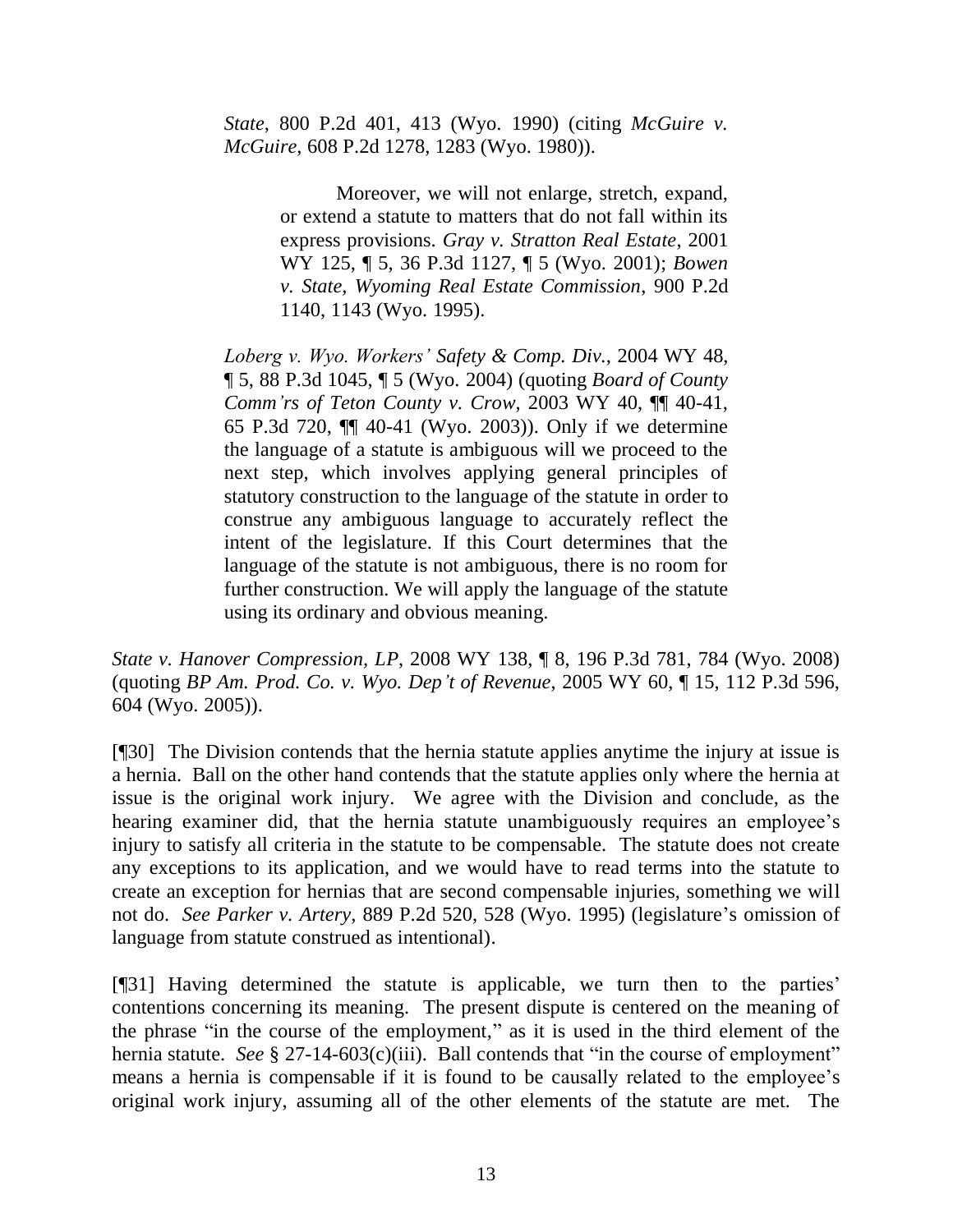Division on the other hand contends that the phrase means the hernia must have been the original injury and must have occurred in the workplace to be compensable. We find Ball's position to be the more persuasive as it is in keeping with the plain language and context of the hernia statute, as well as the legislative intent.

[¶32] It is clear at the outset that the legislature did not expressly state, as it certainly could have, that a hernia must be suffered in the workplace, and be the original work injury, to be compensable. We note with interest that in the same statute addressing a hernia, the legislature also addresses employment-related coronary conditions and has written "[t]he causative exertion occurs *during the actual period of employment stress*[.]" Wyo. Stat. Ann. § 27-14-603(b)(ii) (LexisNexis 2009) (emphasis added). In the hernia section of this same statute,  $\S$  27-14-603(c)(iii), instead of writing that the hernia "was immediately preceded by some accidental strain *in the course of the employment*," the legislature easily could have written that the hernia "was immediately preceded by some accidental strain suffered *during the actual period of employment stress*," or that the hernia "was immediately preceded by some accidental strain suffered *at the workplace*" or "*at work*," but it did not.

[¶33] Plainly, if the legislature had meant to say "at the workplace" or "at work" in the hernia statute, it would have done so. The language is not only shorter, but quite specific. We think such language would have come naturally to any draftsman, unless that draftsman really intended to say something different from "at the workplace" or "at work." In keeping with our rules of statutory interpretation, we will not supply those terms or read them into the statute. It follows then that the only way we may accept the Division's proposed interpretation of  $\S 27$ -14-603(c)(iii) is to find those limitations on compensability within the plain meaning of the phrase "in the course of the employment."

[¶34] The "in the course of employment" language is used elsewhere in the Act, and because our rules of interpretation mandate that we construe statutes *in pari materia* and must consider and construe in harmony all statutes relating to the same subject or having the same general purpose in ascertaining the meaning of a given law, the legislature's use of the language elsewhere in the Act will be our starting point for determining the meaning of the phrase as it is used in the hernia statute. In particular, the Act defines an injury as one "arising out of and *in the course of employment*." § 27-14-102(a)(xi) (emphasis added).

[¶35] As noted in our earlier discussion, this Court has addressed on numerous occasions the type of causal requirement that is created by the Act's use of the phrase "arising out of and in the course of employment." With respect to the separate components of the phrase, we have held that there is no distinction to be drawn between "arising out of employment" and "in the course of employment." *Corean*, 723 P.2d at 60. In *Corean*, we stated: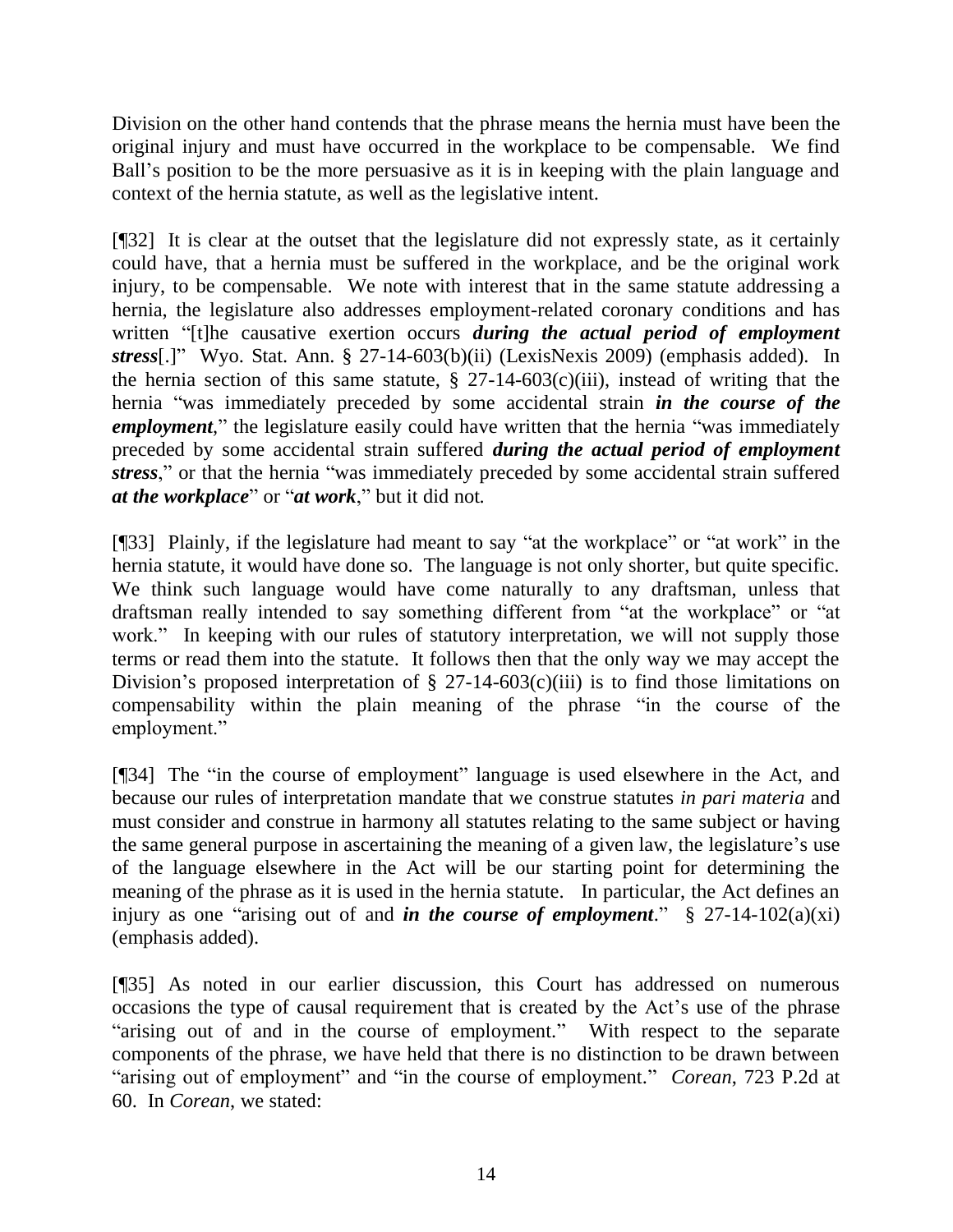Unlike the state courts discussed above, *we have consistently refused to create a two-part analysis for the phrase "arising out of and in the course of employment." Instead, we have construed "arising out of" employment to mean the same thing as "in the course of employment."*

*Id.* (emphasis added).<sup>2</sup>

[¶36] In *Corean*, this Court not only adhered to its prior refusal to recognize a distinction between the phrases "arising out of employment" and "in the course of employment," it also rejected the suggestion that the place where an employee's injury occurred is a definitive factor in determining whether that injury arose out of or in the course of employment. Our words bear repeating:

> The provision acknowledges that injuries may occur on *or* off the premises of the employer. In either case, the injury is compensable if it arises out of and in the course of employment. This requirement emphasizes the need for a causal connection between the injury and the employment. Such a causal connection is supplied when there is a nexus between the injury and some condition, activity, environment or requirement of the employment. It is this requirement, *and only this requirement,* which is envisioned by the language[.]

*Id.* 

 $\overline{a}$ 

[¶37] We see no reason to depart from our holding in *Corean*. The phrases "arising out of" and "in the course of" employment, together or separately, mean the same thing. Thus, the phrase "in the course of the employment" as used in the hernia statute means the same thing it means elsewhere in the Act. A hernia, like any other injury, is compensable if there exists "a nexus between the injury and some condition, activity, environment or requirement of the employment." *See Corean*, 723 P.2d at 60. And, a hernia, like any other injury, is compensable whether it occurs on or off the premises of the employer, as long as the required nexus exists between the employee's work and the

<sup>2</sup> We acknowledge the Division relied on our analysis in *Corean* to support its opposite suggestion that this Court has drawn a critical distinction between the phrases "arising out of" and "in the course" of employment and has held that the latter means during working hours and in the place of employment. The Division's recounting of our holding in *Corean* was flawed because it relied on our recitation of the rulings in certain other states, without then considering the paragraph immediately following that recitation, quoted above in the text, wherein we expressly rejected that approach. Thus, contrary to the Division's assertion, we have not interpreted the phrases "arising out of" and "in the course of" employment as having separate and distinct meanings, but have in fact reached the opposite conclusion.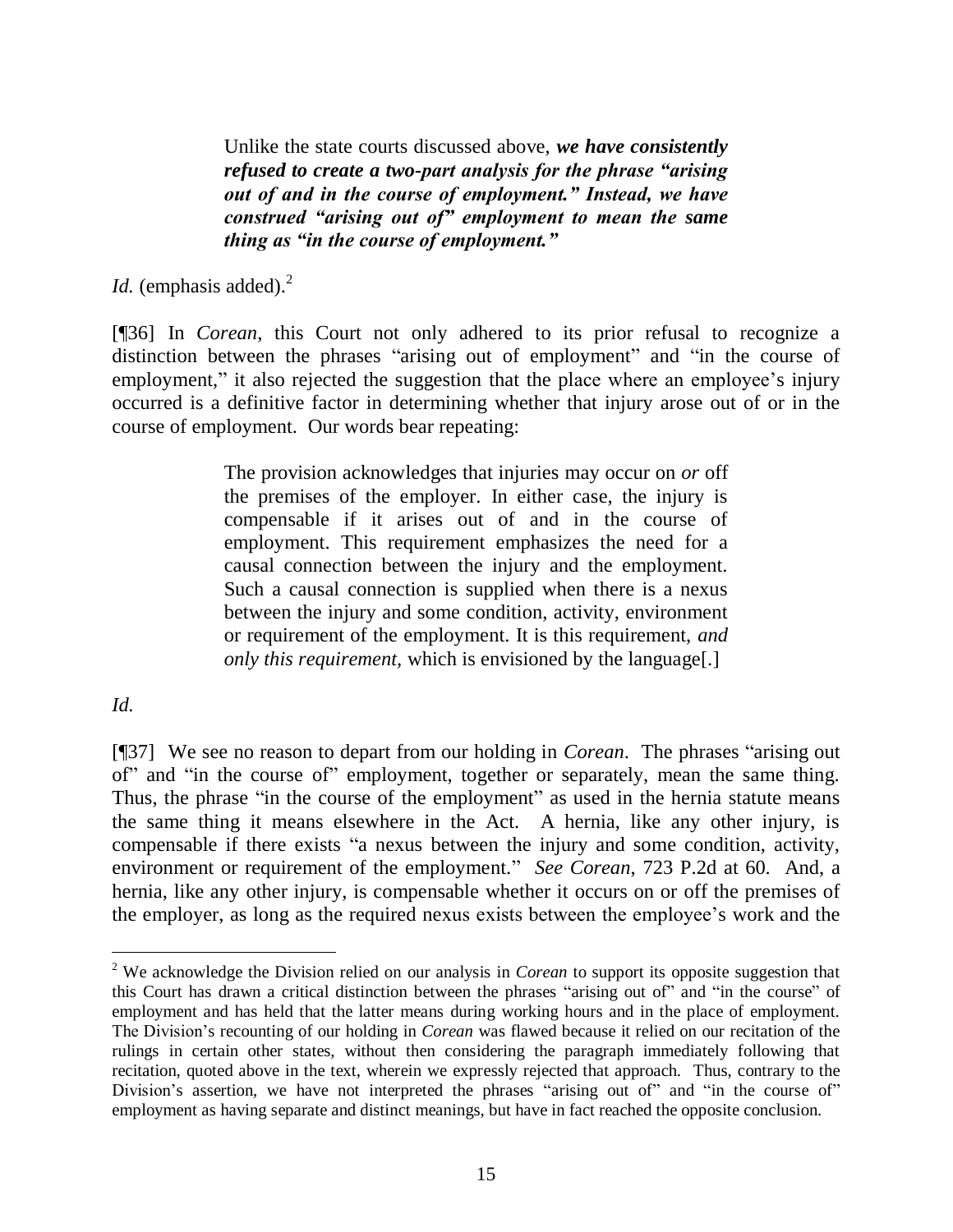hernia. *Id*.; *see also Alvarez*, ¶ 27, 164 P.3d at 555 ("[w]hat matters is not where the employee was or the nature of the triggering event, but whether the initial compensable injury ripened into a condition requiring additional medical intervention and whether the subsequent injury was causally related to the initial compensable injury").

[¶38] The upshot of the legislature's use of the phrase "in the course of the employment" in the hernia statute is that a hernia is compensable for the same reason any other work injury is compensable – there exists a causal relationship between the work and the injury. It follows then that the second compensable injury rule applies in the same manner to a hernia as it would to any other work injury. If a causal link exists between an employee's original work injury and his development of a hernia, the hernia arose "in the course of the employment" and is compensable as a second or subsequent compensable injury.

[¶39] This interpretation does not undermine the purpose to be achieved by the restrictions on the compensability of hernia injuries. This Court has previously discussed the legislative purpose behind the statute limiting the compensability of hernia injuries:

> We have already quoted from *Smith v. Cabarrus Creamery Company*, a Tennessee case, a state which has a statute on hernia almost like ours, and have seen that the court in that case did not believe that within the contemplation of the statute, liberally construed, industry should be relieved from most cases of hernia, most of which, as stated by the court, "are produced (protrude) by the strain of lifting." The South Carolina Court, under a statute on hernia also very similar to ours, expressed the opinion in *[Rudd v. Fairforest Finishing](http://www.westlaw.com/Find/Default.wl?rs=dfa1.0&vr=2.0&DB=710&FindType=Y&ReferencePositionType=S&SerialNum=1939105153&ReferencePosition=729)  Co.*[, 189 S.C. 188, 200 S.E. 727, 729,](http://www.westlaw.com/Find/Default.wl?rs=dfa1.0&vr=2.0&DB=710&FindType=Y&ReferencePositionType=S&SerialNum=1939105153&ReferencePosition=729) that "in our opinion, the legislative purpose evident in our Act is to restrict compensation for hernia to those cases where there is a relative and reasonably close coincidence between the accidental injury and the hernia, and where it is clear that no other agency intervened, as to time, place, or action, to cause the injury." In *[Arduini v. General Ice Cream Company](http://www.westlaw.com/Find/Default.wl?rs=dfa1.0&vr=2.0&DB=104&FindType=Y&SerialNum=1937116294)*, 123 [Conn. 43, 46, 192 A. 314, 316, 114 A.L.R. 1333,](http://www.westlaw.com/Find/Default.wl?rs=dfa1.0&vr=2.0&DB=104&FindType=Y&SerialNum=1937116294) the court stated that "the underlying reason for such special provisions [as to hernia] in this and other states is that owing to the nature of hernia and its onset, a lifting or straining, perhaps months before, may be assigned as the producing cause and the basis of a claim for compensation the merits of which, due to lapse of time and lack of notice to the employer, are extremely difficult of just determination, and the purpose is to restrict compensation to those cases where there is relative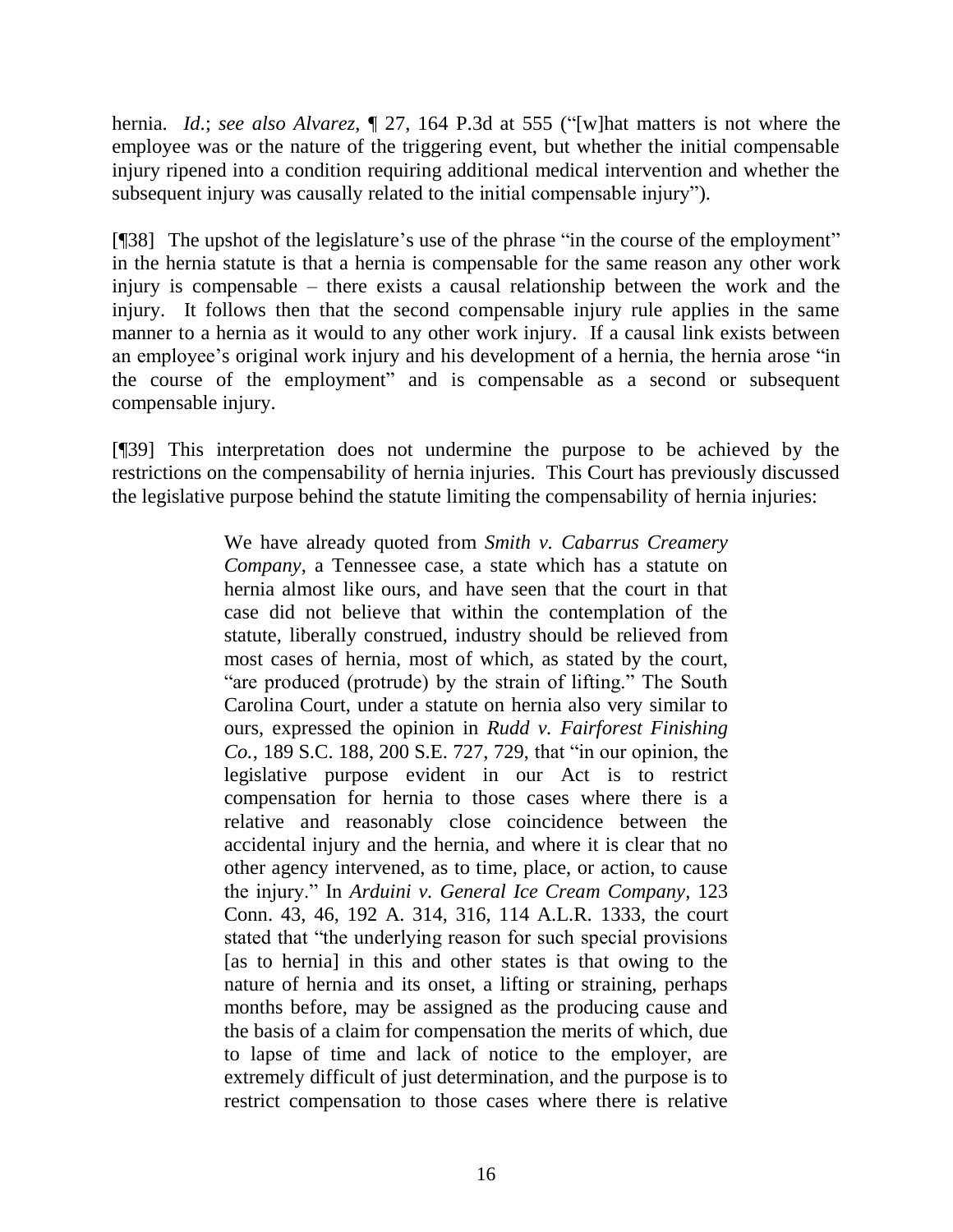coincidence of accident and some significant manifestation of a hernia resulting therefrom, and thereby measurably alleviate that difficulty." . . . With the light which we have on the question before us, imperfect, perhaps, as that still is, we are unable to see how we can sustain the contention of appellant above discussed. It may not be amiss, in this connection, to quote from Dr. Kessler, from whom we have already quoted, and who wrote on page 418 as follows: "The specter of an army of fraudulent claims for hernia is not as menacing to these employers who have been progressive enough to institute physical examination of their employees, both at the time of hiring and at periodical intervals. The record of a preexisting hernia bars a claimant from compensation unless the existing hernia becomes strangulated. With a record of no hernia at the time of hiring and the occurrence of a hernia during the course of employment, the task of deciding the compensability becomes easier. The fact that no hernia existed prior to the alleged accident and there was a corroborated history of some strain or unusual effort are in my mind the two most important criteria of the responsibility for a hernia and payment of compensation by the employer."

*Colorado Fuel & Iron Corp. v. Frihauf*, 58 Wyo. 479, 494-96, 135 P.2d 427, 432-433 (1943).

[¶40] The primary goal of the hernia provision, as recognized by this Court in *Frihauf*, is to restrict compensation for hernia injuries to those hernias that are work related and are reported in a sufficiently timely manner that the Division and the employer have an adequate opportunity to evaluate the causal link between the hernia and the employee's work. Given the meaning we have always given the phrase "in the course of employment," the Division is left in a position in which it may make the required determinations of whether the reported hernia injury was of recent origin, accompanied by pain, work related, and not preexisting. The required determinations may be made without reading into the statute a bright line rule requiring that the hernia both occurred in the workplace and that it was the original injury.

[¶41] As further evidence that our interpretation does not offend the legislative intent in using the phrase "in the course of employment," we note that this Court has for years interpreted the phrase in the manner discussed above. During that time, the legislature has not changed the definition or enhanced the hernia statute to limit compensability to injuries that occur in the workplace. We thus conclude that the legislature has acquiesced in the interpretation we have given the phrase "in the course of employment," as that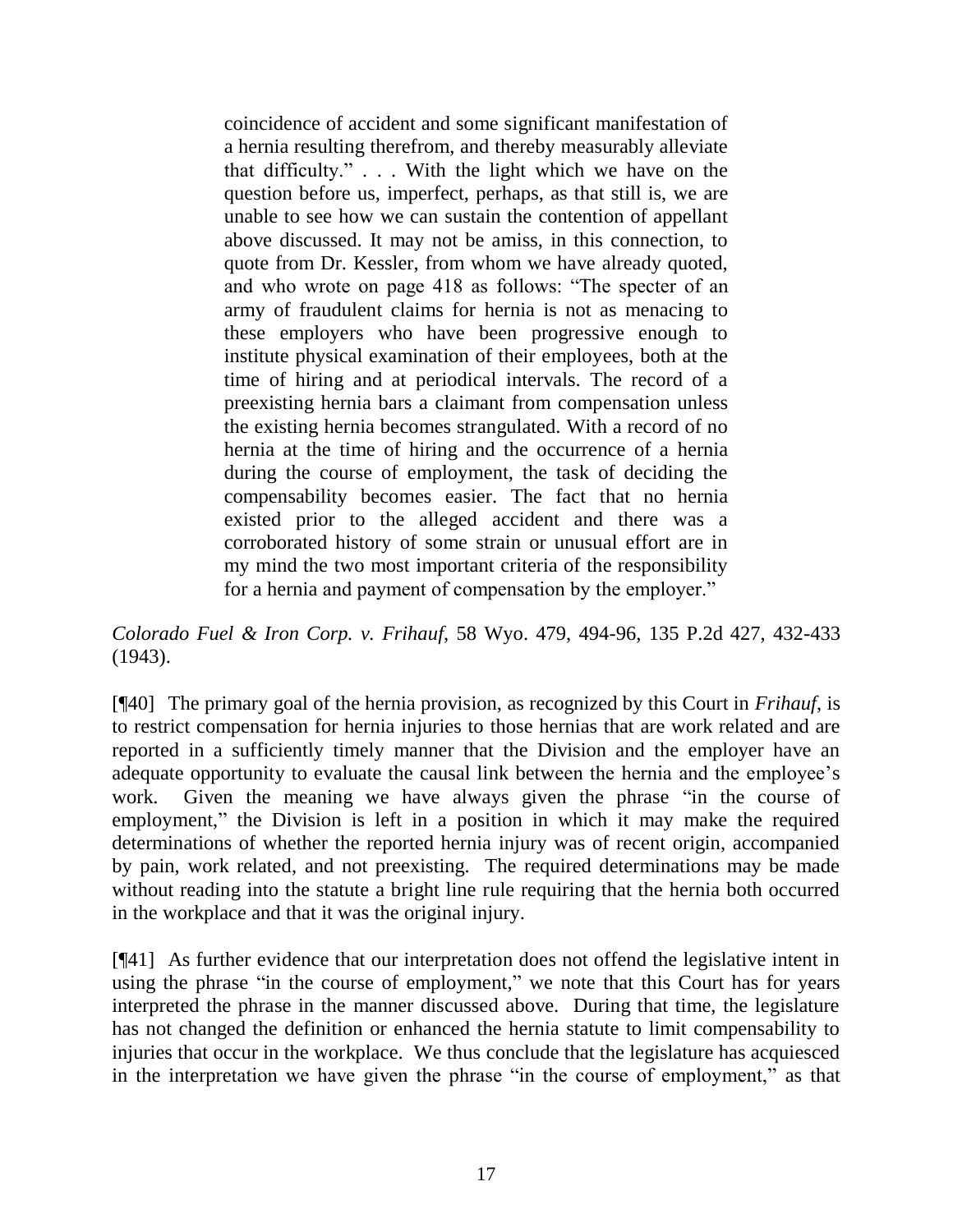phrase is used throughout the Act, including in the hernia statute. *See In the Interest of ANO*, 2006 WY 74, ¶ 14, 136 P.3d 797, 801 (Wyo. 2006).

[¶42] We find that if there is any disservice to the legislative intent, it is in the statutory interpretation urged by the Division. The Division, in its brief on appeal and again during oral argument, agreed that there is no factual dispute concerning the events that led to Ball's hernia. The Division further stated it does not take issue with the hearing examiner's finding that Ball's hernia was caused by Ball's original work injury. Instead, the Division contends the hernia statute makes this a unique case where that causal relationship is immaterial because the statute bars benefits for any hernia injury unless the injury is the original injury and occurred in the workplace. The Division went so far as to argue that if the injury Ball suffered when his spinal stimulator malfunctioned had been something other than a hernia, a broken limb, for example, the injury would have been compensable.

[¶43] The Division's interpretation produces an absurd result, and we have repeatedly held that we will reject statutory interpretations that lead to absurd results. *See Stutzman v. Office of Wyoming State Engineer*, 2006 WY 30, ¶ 16, 130 P.3d 470, 475 (Wyo. 2006); *Allied-Signal, Inc. v. Wyoming State Bd. of Equalization*, 813 P.2d 214, 226 (Wyo. 1991). That the legislature did not intend such a result is further evidenced by the legislature's express statement that at least part of its intention in enacting the Act was to ensure benefit claims would be decided on their merits. *See* Wyo. Stat. Ann. § 27-14-101(b) (LexisNexis 2009) ("[i]t is the specific intent of the legislature that benefit claims cases be decided on their merits"). The Division's proposed bright line rule, that a hernia must occur in the workplace and be the original work injury, disregards the merits of an actual causal relationship between a hernia injury and the employee's work and thus achieves a result opposite of that intended by the legislature.

# **Quasi-Employment Doctrine**

[¶44] As a final matter, we address the Division's contention that the hearing examiner's finding of compensability was an improper application of the "quasiemployment doctrine" that this Court rejected in *Bruhn*. Again, we disagree. In *Bruhn*, this Court rejected the "quasi-employment doctrine" because it was viewed as a doctrine that would allow compensation for an injury that could not be fairly traced to the employee's work and that the employee would have been equally exposed to outside of the employment. *Bruhn*, 951 P.2d at 377. This is not a concern in the present case.

[¶45] The hearing examiner applied the clear and convincing burden of proof required by the hernia statute and found Ball had met this elevated burden. He found Ball had presented clear and convincing proof of the causal link between the malfunction of his spinal stimulator, which was implanted to treat the original work injury, and his subsequent fall and hernia. Because the Division does not contest this finding, it cannot